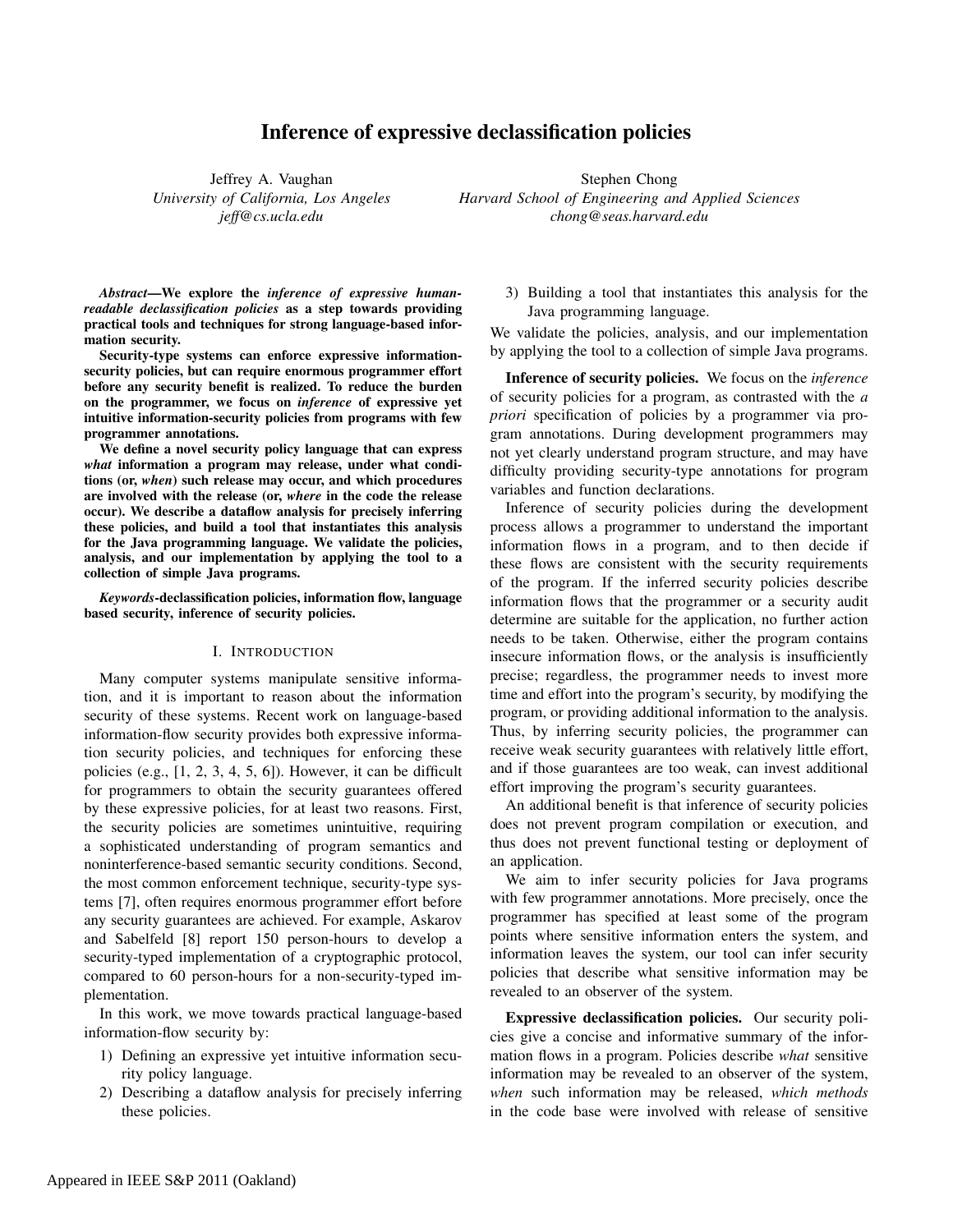information (a form of *where* declassification, according to the categorization by Sabelfeld and Sands [9]). The policy language is intended to be well-known and intuitive, balancing expressivity with ease of inference. (Of course, the same policy language could also be used for *a priori* specification.)

For example, consider the following Java-like program with annotations indicated by at signs ("**@**").

```
1 public static void main(String args[]) {
 2 ...
3 int creditCardNum = @input ''cc'' readCC();
4 String message = "No receipt.";<br>5 ...
 5 ...
6 if (@input ''requestReceipt'' requestReceipt()) {
             message = lastFourDigits(creditCardNum);
 8 }
9 System.out.println (@output "stdout'' message);<br>
0 }
10 }
\frac{11}{12}12 static int lastFourDigits (int n) @track {
13 return n % 10000;
14 }
```
The **@input** annotations (lines 3 and 6) indicate where information enters the system, and provide names to refer to these inputs ("cc" and "requestReceipt" respectively). The **@output** annotation (line 9) indicates where information leaves the system, and provides a name to refer to the output.

The information that may be revealed at the output (i.e., by printing the contents of variable message) satisfies the security policy

> if requestReceipt $[0]$  then Reveal(cc[0] mod 10000),

which intuitively means that if the most recent input named requestReceipt is true, then the last four digits of the most recent input named cc may be revealed; the value of the most recent input named requestReceipt may also be revealed, but no other information will be. Thus, the policy describes what information may be released ( $cc[0]$  mod 10000), and the conditions under which the release may occur (requestReceipt[0] evaluates to true). Specifically, this policy implies that if requestReceipt[0] is false, then an observer does not learn anything about  $cc[0]$ .

This policy expresses *extensional* information security about the program, that is, security in terms of the input/output behavior of the program. Our policies can also represent certain kinds of *intensional* information security (i.e., security in terms of the implementation of the program), by describing which methods must be involved in the release of information. In the code above, the **@track** annotation (line 12) indicates that the programmer is interested in how the method lastFourDigits participates in information flows in the program. The output of the program also satisfies the Policies

```
p, q ::= Reveal(e_1, \ldots, e_n) Revelation policy
      | if d then p_1 else p_2 Conditional policy
      | if-executed r then p Track policy
      | p1 and p2 Conjunctive policy
```
Input expressions

$$
e ::= \nu[i] | \nu[i+] | n | e_1 + e_2 | e_1 = e_2 | \dots
$$
  
 $\nu \in \text{ChannelName}$ 

Indices

Precise input expressions  
\n
$$
d ::= \nu[i] | n | d_1 + d_2 | d_1 = d_2 | \dots
$$

Track expressions

 $r ::= k | r_1 \wedge r_2 | r_1 \vee r_2$  $k \in$  Mark

 $i ::= 0 | 1 | 2 | \dots$ 

Figure 1. Grammar for security policies

more restrictive policy

if requestReceipt $[0]$  then if-executed lastFourDigits (**int**) then Reveal(cc[0] mod 10000)

which indicates that if requestReceipt<sup>[0]</sup> evaluates to true *and* the method lastFourDigits (**int**) was executed, then  $cc[0]$  mod 10000 may be revealed. This is indeed the policy that our inference algorithm infers for this program.

The rest of the paper is structured as follows. In Section II we describe the security policies in more detail, and use a simple imperative language to provide a formal semantics for the policies. In Section III we describe a dataflow analysis that can precisely infer security policies, and in Section IV we discuss our implementation of the analysis for the Java programming language. We have used this implementation to infer security policies for several Java programs, and we discuss our experience in Section V. Section VI summarizes related work, and we discuss possible extensions and conclude in Section VII.

# II. POLICIES AND SECURITY

Our security policies are intended to be expressive yet intuitive, and amenable to precise inference. In this section, we describe our policies intuitively, then present a formal semantics for the policies in terms of a simple imperative language.

# *A. Policies*

Policies describe what an observer of a program may learn about inputs to the program. The syntax of our security policies is described by the grammar in Fig. 1.

An *input expression*  $\nu[i]$  indicates the *i*th most recent input on the channel named  $\nu$ . For example,  $H[0]$  indicates the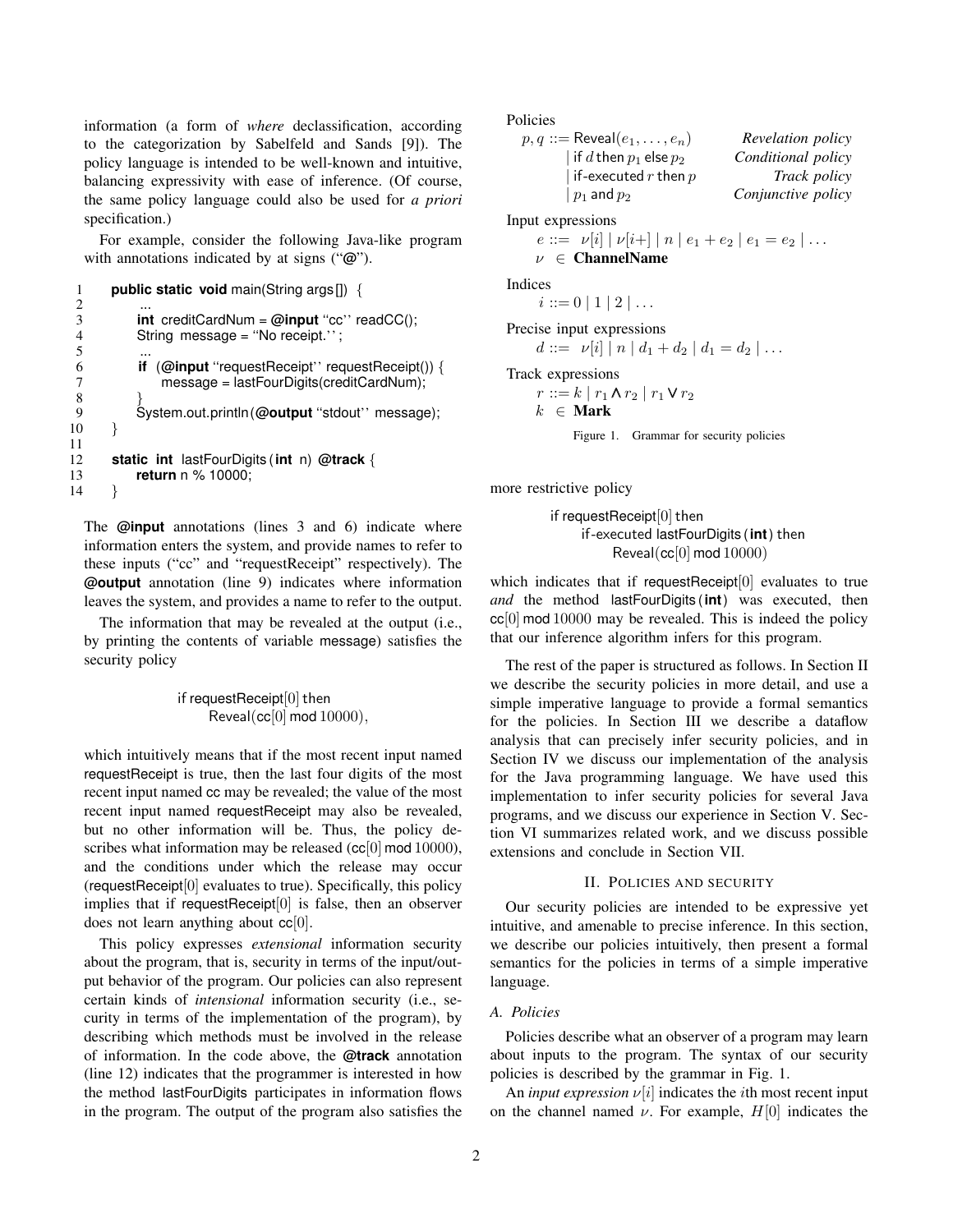most recent input on channel  $H$ , and  $H[1]$  indicates the nextto-last input on channel  $H$ . A *lifted index*  $i$ + indicates all inputs prior to and including *i*. For instance  $L[0+]$  indicates all input on channel L and  $L[1+]$  indicates all inputs except for the most recent. A *precise* input expression is any input expression that contains no lifted indices. Thus,  $H[0]$  is a precise input expression whereas  $H[1+]$  is not.

A *revelation policy* Reveal $(e_1, \ldots, e_n)$  says that an observer may learn the value of any and all of the input expressions  $e_1$  to  $e_n$ . For example, policy Reveal( $H[0]$ ) states that an observer of the program may learn everything about the most recent input on channel  $H$ . This policy is an accurate description of the information flow of the following program, for an observer of the output of channel L.

# **input** x **from** H; **output** x **to** L

Policy Reveal( $H[0]$  mod 10000,  $H[1]$ ) is an accurate description of the following program for an  $L$  observer, who may learn both the last four digits of the most recent input, and everything about the next-to-last input.

```
input x from H;
input y from H;
z := ("Answers are " . (y mod 10000) . " and " . x);
output z to L
```
A *conditional policy* if d then  $p_1$  else  $p_2$  indicates that an observer may learn the evaluation of precise input expression d. Moreover, in an execution in which d evaluates to true,  $p_1$ describes additional information the observer may learn, and in an execution in which  $d$  evaluates to false,  $p_2$  describes additional information that may be learned.

In the following program, input from the user on channel  $L$  determines whether a sensitive input from channel  $H$  is revealed.

```
input secret from H;
input password from H;
input guess from L;
if (guess = password) then x := secret; else x := 42;
output x to L
```
An observer of channel  $L$  may learn information described by the policy

if 
$$
H[0] = L[0]
$$
 then  
Reveal $(H[1])$   
else  
Reveal $(42)$ .

There are several things to note about this policy. First, in addition to possibly learning the value of secret, the observer may learn whether guess is equal to password  $(H[0] =$  $L[0]$ ). Second, the revelation policy Reveal $(42)$  indicates that nothing is revealed about inputs from channel  $H$ , and is equivalent to the policy Reveal(). The semantics of policies is discussed further in Section II-C. We write if  $d$  then  $p$  as syntactic sugar for the policy if d then  $p$  else Reveal().

A *track policy* if-executed  $r$  then  $p$  indicates that if an execution matches track expression  $r$  then  $p$  describes information an observer may learn. Track expressions are conjunctions and disjunctions of *marks*, which are events that may occur during execution, for example, a particular procedure being called. For expository purposes, we assume that event mark  $k$  occurs when a command **mark**  $k$  is executed.

Thus, an execution trace matches mark  $k$  if the command **mark** k was encountered during execution. An execution trace matches track expression  $r_1 \wedge r_2$  if it matches both  $r_1$ and  $r_2$ , and matches  $r_1 \vee r_2$  if it matches either  $r_1$  or  $r_2$ . For example, in the following program, the information that may be learned by an observer is described by the policy if-executed CorrectGuess then Reveal( $H[0]$ ).

```
input secret from H;
input guess from L;
if (guess > 100) then
   mark CorrectGuess;
   x := secret;
else
   x := 0;
```
# **output** x **to** L

That is, for a given execution of the program, the observer may learn the value of secret only if the mark CorrectGuess occurred. If the mark did not occur, then the observer cannot learn the value of the most recent input from channel H. Thus, the following program does not satisfy the policy if-executed CorrectGuess then Reveal( $H[0]$ ).

### **input** secret **from** H; **output** secret **to** L

Track policies provide assurance that information release is contingent on a particular event, such as the execution of a particular section of code that is trusted to release information.

Finally, a *conjunctive policy*  $p_1$  and  $p_2$  describes that an observer may learn information according to policy  $p_1$  and information according to policy  $p_2$ .

# *B. A simple language*

We present a simple imperative language in order to give a formal semantics for our security policies. The syntax is given in Fig. 2. We define a trace-based semantics for this language. *Traces* are finite sequences of *events*. An event is either an *input event input*  $\nu$  *n*, indicating that the value n was input from channel  $\nu$ , an *output event output*  $\nu$  *n*, indicating that value *n* was output on channel  $\nu$ , or a *mark event* mark k indicating that mark k occurred. We write · for the empty trace.

Fig. 3 presents the semantics of the language as a largestep operational semantics. Channel input is modeled as a nondeterministic choice of an input value. A *memory*  $\sigma$  is a finite map from variables **Var** to integers. Notation  $\sigma(a) = n$ indicates that expression a evaluated to n using memory  $\sigma$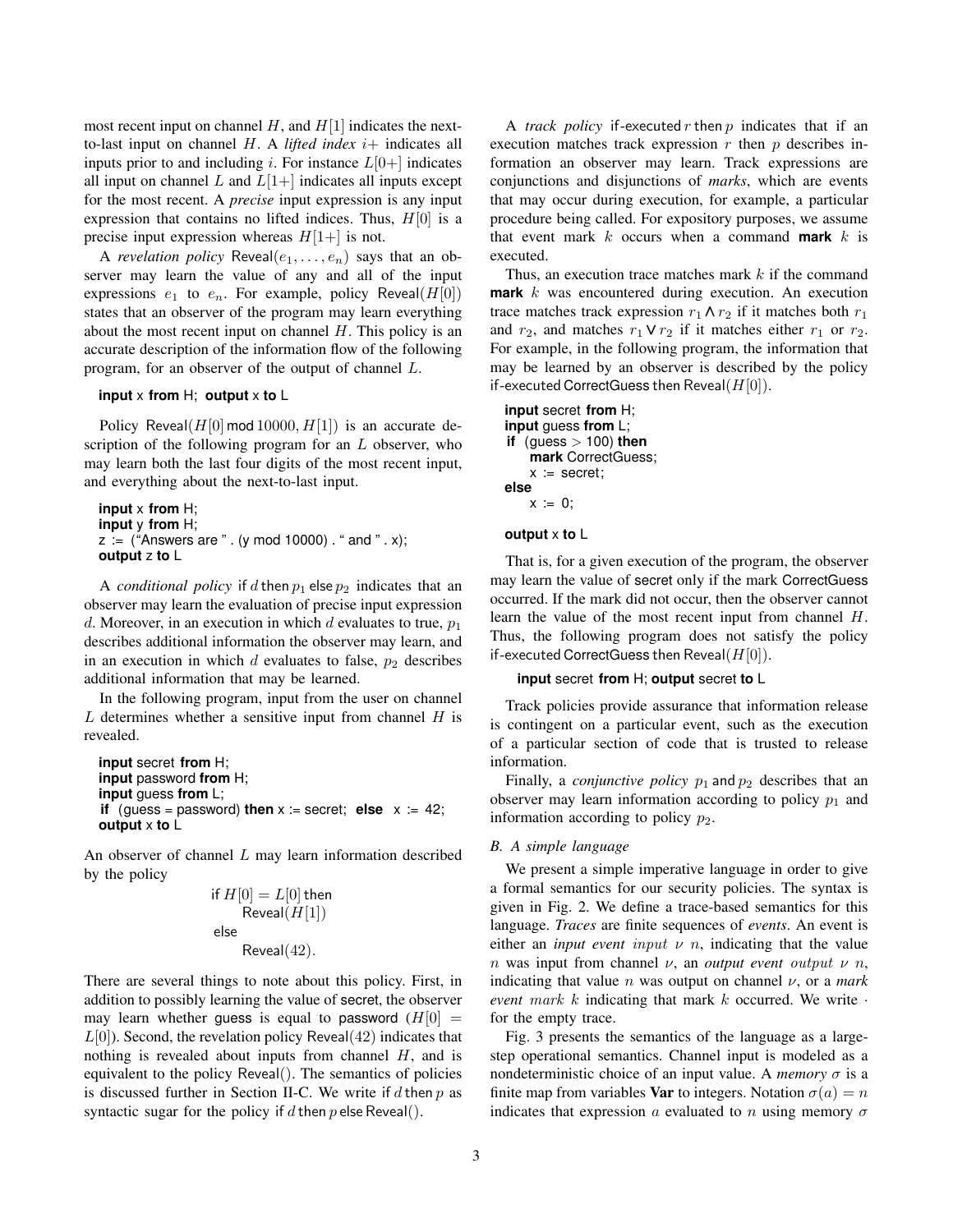Arithmetic expressions  $a ::= n | x | a_0 + a_1 | a_0 - a_1 | \dots$ Boolean expressions *b* ::= true | false |  $a_0 = a_1 \mid a_0 > a_1$  $|\neg b \mid b_0 \wedge b_1 | \dots$ Variables  $x \in \textbf{Var}$ Commands  $c ::= x := a \mid c_0; c_1 \mid$  while b **do** c  $|$  if  $b$  then  $c_0$  else  $c_1$   $|$  skip | **mark** k  $\lim_{x \to 0}$  **input** x **from**  $\nu$ | **output** a **to** ν Figure 2. Language syntax

to look up the values of any variable in  $a$ . We define the *complete trace semantics* of command c as the set of all traces that  $c$  may generate,

 $\llbracket c \rrbracket \triangleq \{ t \mid \exists \sigma, \sigma'. \ (c, \sigma) \Downarrow \langle t \mid \sigma' \rangle \}.$ 

For example,  $\llbracket \textbf{while true do skip} \rrbracket = \emptyset$  and  $\llbracket \textbf{skip} \rrbracket = \{\cdot\}$ and

 $\left[\text{input } x \text{ from } H; \text{ output } x \text{ to } L\right] =$  $\{(input H n, output L n) | n \in \mathbb{Z}\}.$ 

# *C. Semantics of policies*

We define the semantics of a security policy as an equivalence relation over traces. The equivalence relation corresponding to a policy prescribes which execution traces an observer should be unable to distinguish.

In order to define the semantics of security policies, we first need to define semantics for input expressions and track expressions. We regard imprecise expressions as representing an (infinite) set of precise expressions. Intuitively, input expression  $\nu[i+]$  represents the set of precise expressions  $\{\nu[i], \nu[i+1], \nu[i+2], \ldots\}$ . Other imprecise input expressions are defined homomorphically. We write  $preciseExpress(e)$  for the set of precise expressions represented by input expression e. The definition is given in Fig. 4.

Given trace  $t$ , the evaluation of a precise input expression d, written  $t(d)$ , is a value in the set  $\{\perp, \text{true}, \text{false}\} \cup \mathbb{Z}$ . Intuitively, input expression  $\nu[i]$  evaluates to the *i*th most recent input on channel  $\nu$ . The evaluation of other precise input expressions is defined homomorphically. Fig. 4 gives a formal definition. Given trace  $t$ , the evaluation of a track expression r, written  $t(r)$ , is a value in the set {true, false}, indicating whether the marks indicated occurred in the trace. Fig. 4 gives the semantics.

We can now define the semantics of policies. Given security policy p, we write  $\llbracket p \rrbracket$  for the equivalence relation

 $preciseExpress(n) = \{n\}$  $preciseExpress(\nu[i]) = {\nu[i]}$  $preciseExpress(\nu[i+] ) = {\nu[i], \nu[i+1], \nu[i+2], \ldots}$  $preciseExpress(e_1 \circ pe_2) = \{d_1 \circ pe_1 \mid d_1 \in preciseExpress(e_1)$ and  $d_2 \in preciseExpress(e_2)$ 

$$
t(n) = n
$$

$$
\cdot (\nu[i]) = \bot
$$

$$
(t, input \ \nu \ n)(\nu[0]) = n
$$

$$
(t, input \ \nu \ n)(\nu[i]) = t(\nu[i-1])
$$

$$
(t, \_)(\nu[i]) = t(\nu[i])
$$

$$
t(d_1 \ op \ d_2) = \begin{cases} n & n = t(d_1) \ [op] \ t(d_2) \\ \bot & \text{otherwise} \end{cases}
$$

where  $[op]$  is the usual interpretation of arithmetic or boolean operators.

 $t(k)$  = true if mark  $k \in t$  $t(k)$  = false if mark  $k \notin t$  $t(r_1 \Lambda r_2) = t(r_1) \Lambda t(r_2)$  $t(r_1 \vee r_2) = t(r_1) \vee t(r_2)$ 

Figure 4. Semantics of input expressions and track expressions

over traces that represents  $p$ . We define this equivalence relation in Fig. 5. Intuitively, a security policy limits the information that an observer is allowed to learn about a program's execution. If two traces  $t_1$  and  $t_2$  are related by security policy p (i.e.,  $(t_1, t_2) \in [p]$ ), then according to policy p, an observer should not be allowed to distinguish  $t_1$ from  $t_2$ . If  $(t_1, t_2) \notin [p]$ , then policy p permits an observer to distinguish the two traces.

For example, revelation policy Reveal $(e_1, \ldots, e_n)$  intuitively permits an observer to learn the values of input expressions  $e_1, \ldots, e_n$ , and so  $t_1$  and  $t_2$  are related by the revelation policy if and only if the two traces agree on the evaluation of each input expression  $e_i$  for  $i \in 1..n$ —that is, if  $t_1(d) = t_2(d)$  whenever  $d \in preciseExpress(e_i)$ .

Traces are related by conditional policy if d then  $p$  else  $q$  if they agree on the evaluation of expression  $d$ , and are related by p or q, as appropriate, based on the evaluation of  $d$ . Similarly, traces are related by track policy if-executed  $r$  then  $p$ if they agree on the evaluation of track expression  $r$ , and, when  $r$  evaluates to true, they are related by  $p$ .

Finally, traces are related by conjunction policy  $p$  and  $q$  if they are related by both  $p$  and  $q$ .

### *D. Policy ordering and normalization*

The semantics of policies induces a partial order on security policies. We say policy p *reveals no more information than* policy q, written  $p \subseteq q$ , if  $[p] \supseteq [q]$ . Intuitively, if p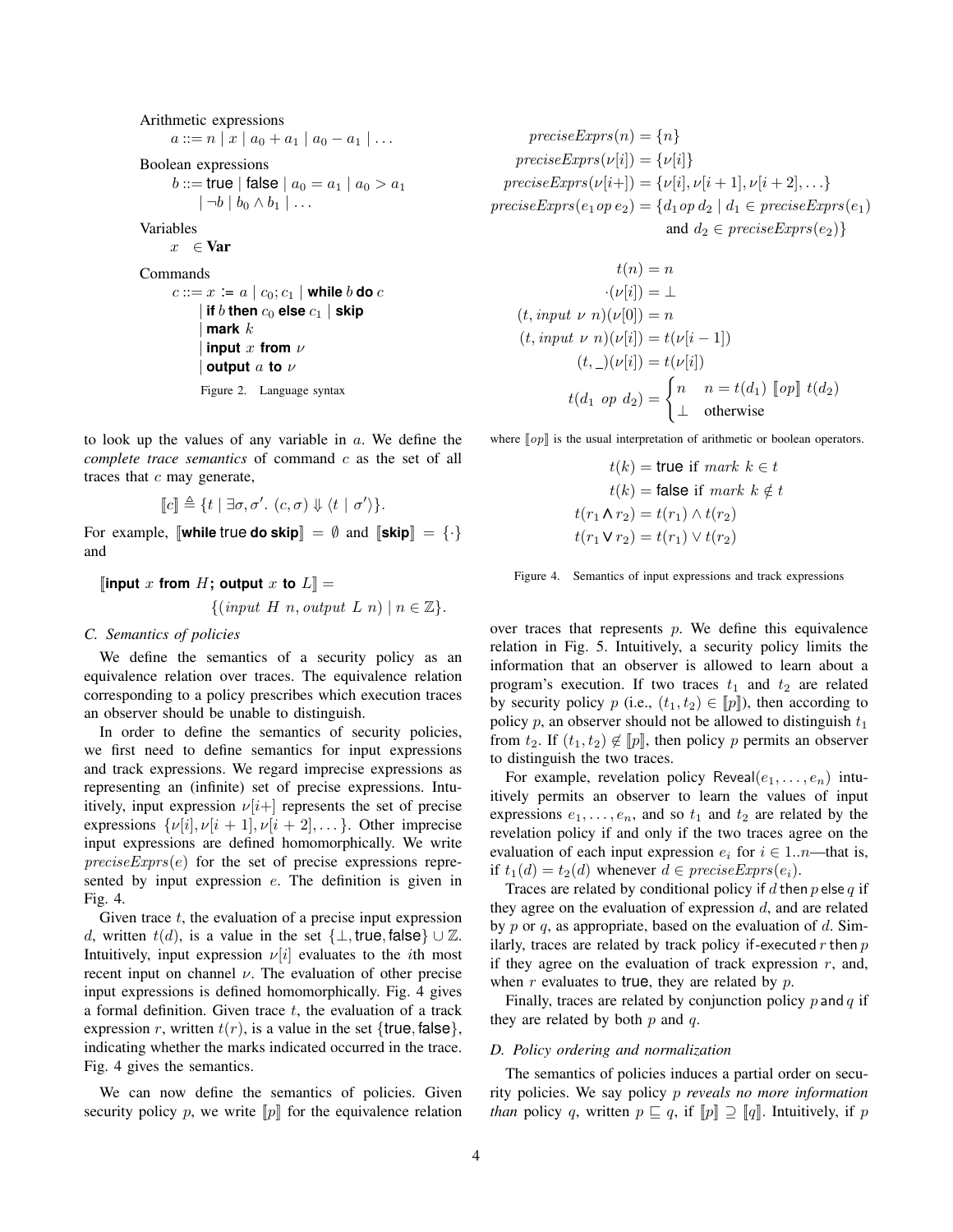$$
\frac{\sigma(a) = n}{(x := a, \sigma) \Downarrow \langle \cdot \mid \sigma[x \mapsto n] \rangle} \quad \frac{(c_1, \sigma) \Downarrow \langle t_1 \mid \sigma_1 \rangle \quad (c_2, \sigma_1) \Downarrow \langle t_2 \mid \sigma_2 \rangle}{(c_1; c_2, \sigma) \Downarrow \langle t_1, t_2 \mid \sigma_2 \rangle} \quad \frac{\sigma(b) = \text{false}}{(\text{while } b \text{ do } c, \sigma) \Downarrow \langle \cdot \mid \sigma \rangle}
$$
\n
$$
\frac{\sigma(b) = \text{true} \quad (c, \sigma) \Downarrow \langle t_1 \mid \sigma_1 \rangle}{(\text{while } b \text{ do } c, \sigma_1) \Downarrow \langle t_2 \mid \sigma_2 \rangle} \quad \frac{\sigma(b) = \text{true} \quad (c_1, \sigma) \Downarrow \langle t_1 \mid \sigma_1 \rangle}{(\text{if } b \text{ then } c_1 \text{ else } c_2, \sigma) \Downarrow \langle t_1 \mid \sigma_1 \rangle} \quad \frac{\sigma(b) = \text{false} \quad (c_2, \sigma) \Downarrow \langle t_2 \mid \sigma_2 \rangle}{(\text{if } b \text{ then } c_1 \text{ else } c_2, \sigma) \Downarrow \langle t_1 \mid \sigma_1 \rangle} \quad \frac{\sigma(b) = \text{false} \quad (c_2, \sigma) \Downarrow \langle t_2 \mid \sigma_2 \rangle}{(\text{if } b \text{ then } c_1 \text{ else } c_2, \sigma) \Downarrow \langle t_1 \mid \sigma_1 \rangle} \quad \frac{\sigma(b) = \text{false} \quad (c_2, \sigma) \Downarrow \langle t_2 \mid \sigma_2 \rangle}{(\text{if } b \text{ then } c_1 \text{ else } c_2, \sigma) \Downarrow \langle t_2 \mid \sigma_2 \rangle}
$$

$$
\sigma(a) = n
$$

$$
(\text{mark } k, \sigma) \Downarrow \langle mark \ k \mid \sigma \rangle
$$
 (input x from  $\nu, \sigma) \Downarrow \langle input \nu \ n \mid \sigma[x \mapsto n] \rangle$  (output a to  $\nu, \sigma) \Downarrow \langle output \nu \ n \mid \sigma \rangle$ 

Figure 3. Language semantics

$$
\begin{array}{rcll} (t_1,t_2) & \in & \left[\mbox{Reveal}(e_1,\ldots,e_n)\right] & \mbox{if} & \forall d \in \bigcup_{i=1\ldots n} \mathit{preciseExpress}(e_i). \ t_1(d) = t_2(d) \\ (t_1,t_2) & \in & \left[\!\!\!\!\begin{array}{c|c} \text{if $d$ then $p$ else $q$} \end{array}\!\!\!\!\!\right] & \mbox{if} & \forall d \in \bigcup_{i=1\ldots n} \mathit{preciseExpress}(e_i). \ t_1(d) = t_2(d) \\ & \mbox{if} & \left(t_1(d) = t_2(d) = \mbox{true and } (t_1,t_2) \in \left[\!\!\!\bigp\right]\!\!\!\!\right) \\ (t_1,t_2) & \in & \left[\!\!\!\big\lceil \text{if}-\text{executed $r$ then $p$}\!\!\!\right\rceil & \mbox{if} & \left(t_1(r) = t_2(r) = \mbox{true and } (t_1,t_2) \in \left[\!\!\!\bigp\right]\!\!\!\right) \\ & & \mbox{or} & \left(t_1(r) = t_2(r) = \mbox{true and } (t_1,t_2) \in \left[\!\!\!\bigp\right]\!\!\!\right) \\ (t_1,t_2) & \in & \left[\!\!\!\bigp\text{ and $q$}\right] & \mbox{if} & \left(t_1,t_2 \right) \in \left[\!\!\!\bigp\right]\!\!\!\bigcap \left[\!\!\bigq\right]\!\!\!\big| \\ \end{array}
$$

Figure 5. Semantics of policies

$$
(\cdot, \cdot) \in [M]_{obs}
$$
  
\n
$$
(t_1, t_2) \in [M]_{obs}
$$
 if  $(t_2, t_1) \in [M]_{obs}$  and  $(t_2, t_3) \in [M]_{obs}$   
\n
$$
(t_1, t_3) \in [M]_{obs}
$$
 if  $(t_1, t_2) \in [M]_{obs}$  and  $(t_2, t_3) \in [M]_{obs}$   
\n
$$
(t_1, (t_2, mark \ k)) \in [M]_{obs}
$$
 if  $(t_1, t_2) \in [M]_{obs}$  and  $\nu \notin obs$   
\n
$$
(t_1, (t_2, output \ \nu \ n)) \in [M]_{obs}
$$
 if  $(t_1, t_2) \in [M]_{obs}$  and  $\nu \notin obs$   
\n
$$
((t_1, input \ \nu \ n), (t_2, input \ \nu \ n)) \in [M]_{obs}
$$
 if  $(t_1, t_2) \in [M]_{obs}$  and  $\nu \notin obs$   
\n
$$
((t_1, output \ \nu \ n_1), (t_2, output \ \nu \ n_2)) \in [M]_{obs}
$$
 if  $(t_1, t_2) \in [M]_{obs}$  and  $M(\nu) = p$ , and  
\n $(t_1, t_2) \in [p]$  implies  $n_1 = n_2$ 

Figure 6. Semantics of policy maps

reveals no more information than  $q$ , then any information that policy  $p$  permits an observer to learn, is also permitted by policy q: if p allows an observer to distinguish traces  $t_1$ and  $t_2$ , then  $(t_1, t_2) \notin [p]$ , and so  $(t_1, t_2) \notin [q]$ , meaning that  $q$  also allows an observer to distinguish the two traces.

Given this ordering, the least upper bound of  $p$  and  $q$  is  $p$  and  $q$ , and the bottom element of this partial order allows no information at all to be revealed: Reveal().

Many of the security policies are equivalent under this ordering. For example, the policies  $Reveal()$ ,  $Reveal(42)$ , and if true then  $Reveal()$  else  $Reveal(1)$  are all equivalent, as are the policies Reveal( $H[0]$ ) and Reveal( $H[0] + 7$ ).

Fig. 7 presents some policy equivalences, expressed as inference rules. Read from left to right, these equivalences provide rewrite rules to simplify policies while preserving semantic meaning. We refer to the process of applying rewrite rules as *normalization*: when a policy can no longer have any rewrite rules applied to it, it is in *normal form*. Normalization is critical during inference as it reduces the number of policies that occur during the analysis, and ensures termination of the analysis.

#### *E. Security*

We assume there is an observer who can see the inputs and outputs occurring on some set of channels  $\delta b s \subseteq$ ChannelName. Given trace t we define the *projection of* t *on channels obs*, written  $\lfloor t \rfloor_{obs}$ , to be the subsequence of  $t$  consisting of all and only events on channels in  $\partial bs$ .

$$
\lfloor \cdot \rfloor_{obs} = \cdot
$$
\n
$$
\lfloor t, input \ \nu \ n \rfloor_{obs} = \lfloor t \rfloor_{obs}, input \ \nu \ n \quad \text{if} \ \nu \in obs
$$
\n
$$
\lfloor t, input \ \nu \ n \rfloor_{obs} = \lfloor t \rfloor_{obs} \quad \text{if} \ \nu \notin obs
$$
\n
$$
\lfloor t, output \ \nu \ n \rfloor_{obs} = \lfloor t \rfloor_{obs}, output \ \nu \ n \quad \text{if} \ \nu \in obs
$$
\n
$$
\lfloor t, output \ \nu \ n \rfloor_{obs} = \lfloor t \rfloor_{obs} \quad \text{if} \ \nu \notin obs
$$
\n
$$
\lfloor t, mark \ k \rfloor_{obs} = \lfloor t \rfloor_{obs}
$$

We say that traces  $t_1$  and  $t_2$  are *observationally equivalent* to an observer *obs* if and only if  $\lfloor t_1 \rfloor_{obs} = \lfloor t_2 \rfloor_{obs}$ .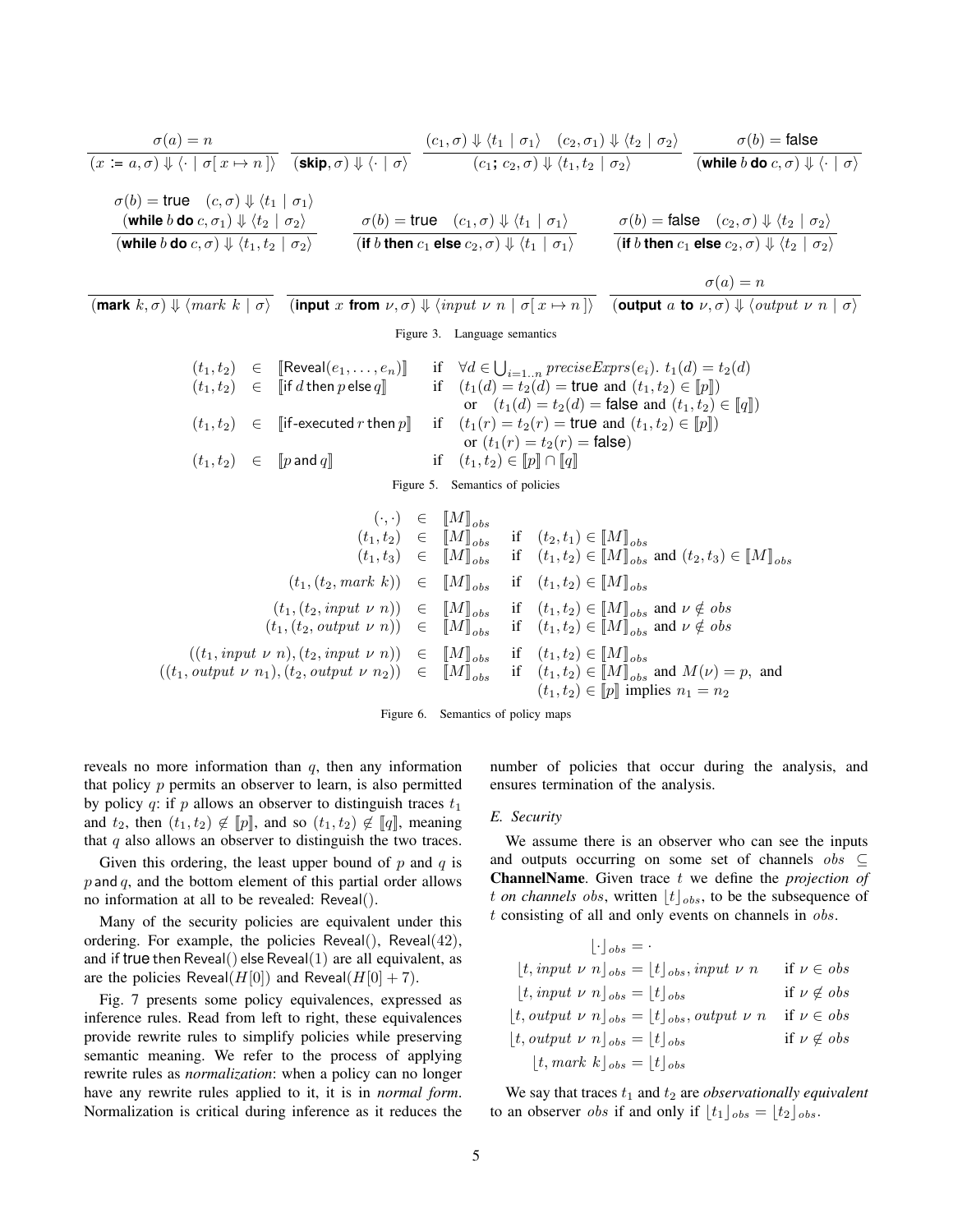$$
\cfrac{i \leq j}{\text{Reveal}(H[j], H[i+]) = \text{Reveal}(H[i+])} \quad \cfrac{j = i + 1}{\text{Reveal}(H[j], H[i+]) = \text{Reveal}(H[j+])} \quad \cfrac{p = p' \quad q = q'}{\text{if } d \text{ then } p \text{ else } q = \text{if } d \text{ then } p' \text{ else } q' = \text{if } d \text{ then } p \text{ else } p' = \text{Reveal}(d) \text{ and } p} \quad \cfrac{p}{p \text{ and } p = p} \quad \cfrac{j}{p \text{ and } p = p} \quad \cfrac{p}{p \text{ and } p \text{ else } p \text{ else } q' \text{ there is } p \text{ else } q' \text{ else } p' = \text{Reveal}(d) \text{ and } p}
$$

(if d then  $p_1$  else  $q_1$ ) and (if d then  $p_2$  else  $q_2$ ) = if d then  $(p_1$  and  $p_2)$  else  $(q_1$  and  $q_2)$ 

Figure 7. Selection of policy equivalences

In order to specify what it means for a program to be secure with respect to security policies, we need some way of specifying what information an observer of the system should be allowed to learn. A *policy map* M is a map from channel names to security policies. Intuitively,  $M(\nu)$  is a security policy that describes the information that may be released over channel  $\nu$ .

A program is secure for observer obs with respect to policy map  $M$  if the observer can learn at most information according to policies  $M(\nu)$ , for  $\nu \in obs$ . We define  $\llbracket M \rrbracket_{obs}$ to be the equivalence relation representing the information an observer obs should be allowed to learn. Intuitively, traces  $t_1$  and  $t_2$  are equivalent according to  $[M]_{obs}$  when the following conditions hold.

- (i)  $t_1$  and  $t_2$  agree on the order of input and output events for all channels in obs.
- (ii)  $t_1$  and  $t_2$  agree on the input values for pairs of corresponding input events on channels in obs.
- (iii) All information output to channel  $\nu$  is described by  $M(\nu)$ . That is, for each pair of corresponding  $\nu$ -output events in traces  $t_1$  and  $t_2$ , the output values agree whenever the traces immediately prior to the output event are related by  $[M(\nu)]$ .

The formal definition of  $[M]_{obs}$  is given in Fig. 6.

A program is secure if observational equivalence is no more precise than the equivalence relation  $[M]_{obs}$ .

**Definition 1** (Security). Program  $c$  is secure with respect to policy map M if for all  $obs \subseteq \textbf{ChannelName}$ , and  $t_1, t_2 \in$  $[\![c]\!]$ ,  $(t_1, t_2) \in [\![M]\!]_{obs}$  implies  $[t_1]_{obs} = [t_2]_{obs}$ .

Intuitively, the definition requires that for an observer of channels  $\delta$  obs, if the policy map M says that the observer should not be able to distinguish two executions of the program  $((t_1, t_2) \in [M]_{obs}$ , then it is indeed the case that the observer cannot distinguish them  $(\lfloor t_1 \rfloor_{obs} = \lfloor t_2 \rfloor_{obs}).$ This definition is a standard noninterference-based [10] definition, and as such, cannot be expressed as a predicate over just a single execution trace [11].

#### III. INFERENCE

Security policies describe what information may be learned by an observer of a program execution. However, specification of policies can be onerous (e.g., [8]), since it requires the programmer to explicitly state the security policies the program is intended to satisfy. Instead, using techniques inspired by security-type systems [7], we focus on the *inference* of security policies from programs with few annotations. Policy inference frees the programmer from needing *a priori* knowledge of the security policies a program should satisfy.

In this section we describe how our security policies can be precisely inferred with few security annotations from the programmer. We present examples using the imperative language of Section II-B, but describe how these techniques extend to more general languages. In Section IV we describe how we apply these techniques to Java programs.

The challenge is to soundly infer precise security policies with few programmer annotations. The expressiveness of our security policies presents opportunities for greater precision in the inferred policies than can be obtained by generalizing standard information-flow type-systems. We use a dataflow analysis to infer security policies for a program. We first define the dataflow information our analysis propagates, including how this information is merged, then describe transfer functions for the commands in the simple imperative language. We also describe how a policy map can be extracted from the dataflow information, thus inferring security policies for the program, and discuss the soundness of our analysis.

# *A. Contexts*

The dataflow information our analysis associates with every program point is a context  $\langle \Gamma, pc \rangle$ , where  $\Gamma$  is a *variable context* that maps every program variable to a security policy, and pc is a *program counter map*. A variable context is a function from program variables to security policies that records for each variable an upper bound on the information that may be stored in that variable at that program point. A program counter map (or *pc-map* for brevity) is used to track what information may be learned by knowing that execution has reached this program point. It is similar to the *program counter policies* used in security-type systems [7], but contains additional structure to facilitate precise inference of our security policies.

Program counter maps. The domain of a program counter map is a subset of the branch points in the program's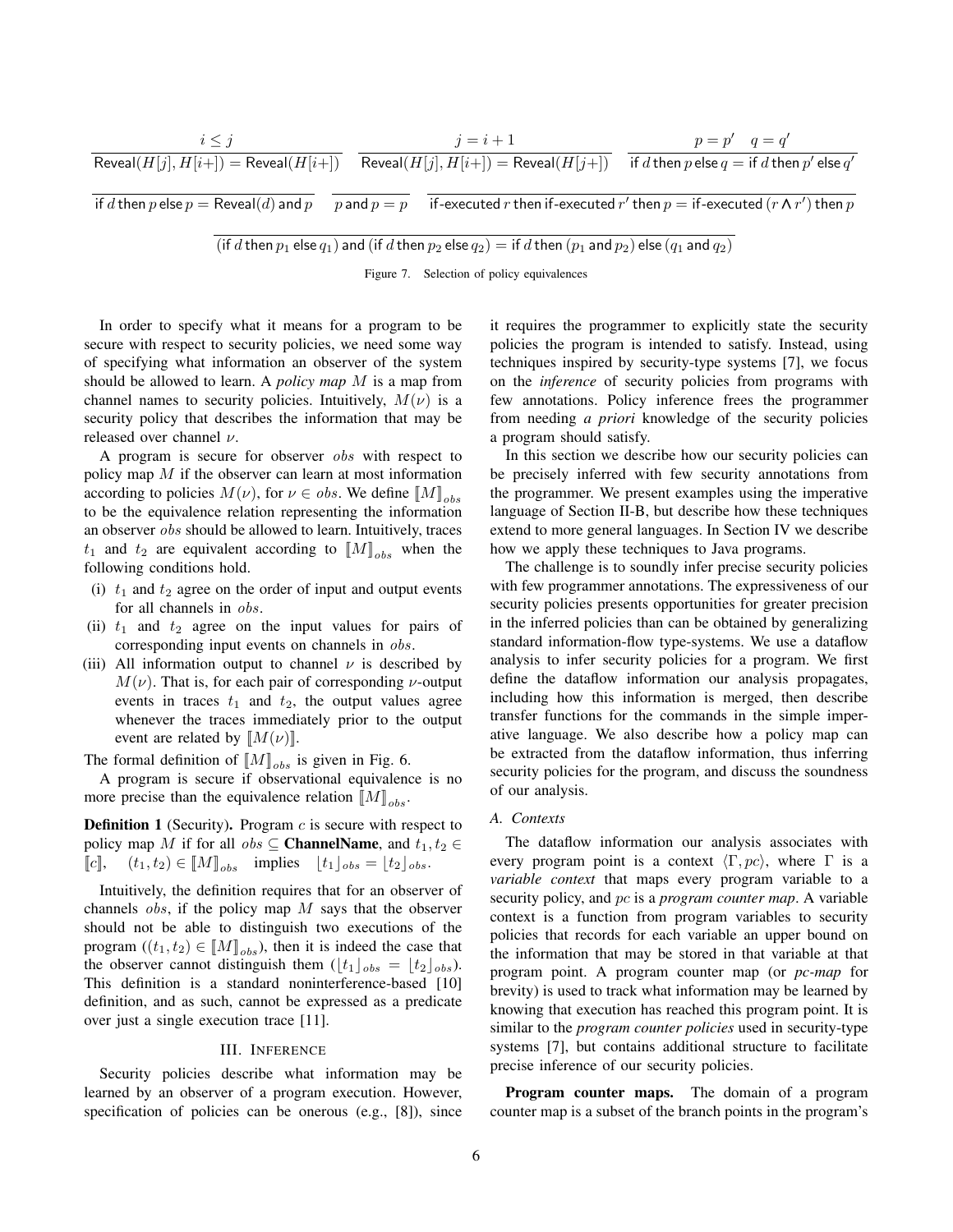```
input x from H;
input y from H;
z := ...; // some complicated computation involving y
if (x > 42) then w := 0else
    if (z = 0) then \{ P: w := 1 \} else \{ w := 2 \}
```


control flow graph. Given a pc-map pc for some program point, a branch point  $b$  is in the domain of  $pc$  if and only if the program point is control dependent on  $b$ . In the simple imperative language of Section II-B, the only branch points are the guards of **if** and **while** commands. A program point is control dependent on the guard of an **if** command only if the program point is within one of the two branches of the command. Since we are concerned with terminationinsensitive security, a program point is control dependent on the guard of a **while** loop only if the program point is within the body of the loop. (If we were concerned with termination sensitive security, program points after a possibly diverging **while** loop would also be control dependent on the loop guard.)

A branch point  $b$  in pc-map  $pc$  maps either to a security policy, or a precise input expression. If  $b$  maps to security policy  $p$ , then  $p$  is an upper bound of the information used to decide which control flow path to take at  $b$ : it is the policy associated with the guard of the **if** or **while** statement. If, however, we know (through some external analysis) that the control flow decision at  $b$  is determined by the evaluation of some precise boolean input expression  $d$ , then  $b$  maps to either d or  $\neg d$ , depending on which branch was taken.

Consider the example program in Fig. 8. Let  $P$  be the program point just prior to assignment  $w = 1$ . At P control flow is dependent on the branch points  $x > 42$  and  $z = 0$ , and thus both of these branch points are in the domain of the pc-map at program point  $P$ . The control flow path taken at branch point  $x > 42$  is determined by the precise input expression  $H[1] > 42$ , and moreover, at program point P, we know that  $H[1] > 42$  is false. The control flow path taken at branch point  $z = 0$  depends on information bounded above by the policy Reveal $(H[0])$ . However, (by assumption) we do not know whether path taken at this branch is determined by any precise security expression. The pc-map for  $P$  is thus

$$
\{x > 42 \mapsto \neg(H[1] > 42), \quad z = 0 \mapsto \text{Reveal}(H[0])\}.
$$

Merging contexts. At program points where control flow paths merge (such as the program point following an **if** command, or the head of a loop), contexts must be soundly merged. The merge of two contexts  $\langle \Gamma_1, pc_1 \rangle$  and  $\langle \Gamma_2, pc_2 \rangle$ is  $\langle \Gamma_1 \sqcup \Gamma_2, pc_1 \sqcup pc_2 \rangle$ , where  $\Gamma_1 \sqcup \Gamma_2$  denotes the merge of the variable contexts, and  $pc_1 \sqcup pc_2$  denotes the merge of the pc-maps.

Variable contexts are merged pointwise. That is, given two variables contexts  $\Gamma_1$  and  $\Gamma_2$ , for each variable  $x, \Gamma_1 \sqcup$ Γ<sub>2</sub> maps x to the policy  $p_1$  and  $p_2$ , where  $Γ_1(x) = p_1$  and  $\Gamma_2(x) = p_2.$ 

The merge of two pc-maps,  $pc_1 \sqcup pc_2$ , is defined in Fig. 9. The merge is pointwise, with the exception of when one of  $pc_1$  and  $pc_2$  maps branch point b to a precise security expression, and the other maps  $b$  to something else, either a different precise security expression, or a security policy. In that case, we no longer have precise information about control flow, and the merged pc-map  $pc_1 \sqcup pc_2$  maps b to a sound but less precise security policy.

Both variable context and program counter merges may yield policies with unnecessarily large representations. We normalize the policies, as described in Section II, to ensure policies are represented concisely. Normalization both improves policy readability and is needed to ensure termination of the analysis.

Improving precision of pc-maps. At control flow points that are immediate post dominators of branch points, we can improve the precision of program counter maps, by restoring the program counter map that was in place at the branch point. Intuitively, once the post dominator of branch point  $b$  has been reached, control flow is not dependent on  $b$ . From a (termination insensitive) information-flow perspective, knowing that execution has reached the post dominator of b reveals exactly as much information as knowing that execution reached branch point b.

Given a control flow graph of a program, we insert additional nodes to distinguish immediate post dominators of branch points. The transfer functions for these additional nodes improve the precision of the pc-map by restoring it to the pc-map of the post-dominated program point.

In the example program of Fig. 8, the final program point is the immediate post dominator of both branches  $x > 42$ and  $z = 0$ . We restore the pc-map for the program point immediately before the branch  $x > 42$ .

In the following subsections, we describe the transfer functions for the remaining commands in our simple imperative language.

### *B. Transfer function for assignment*

Intuitively, the transfer function for assignment  $x = a$ must update the variable context to record the information that may be learned by examining the contents of variable  $x$ after the assignment. In addition to learning the evaluation of expression a, one also learns that the assignment occurred. This is known as an *implicit information flow* [12], where information flows through the control structure of a program. Our analysis precisely tracks implicit information flows using the program counter maps.

Consider an assignment  $x = a$  occurring in context  $\langle \Gamma, pc \rangle$ . Let  $p_a = \Gamma(x_1)$  and . . . and  $\Gamma(x_n)$ , where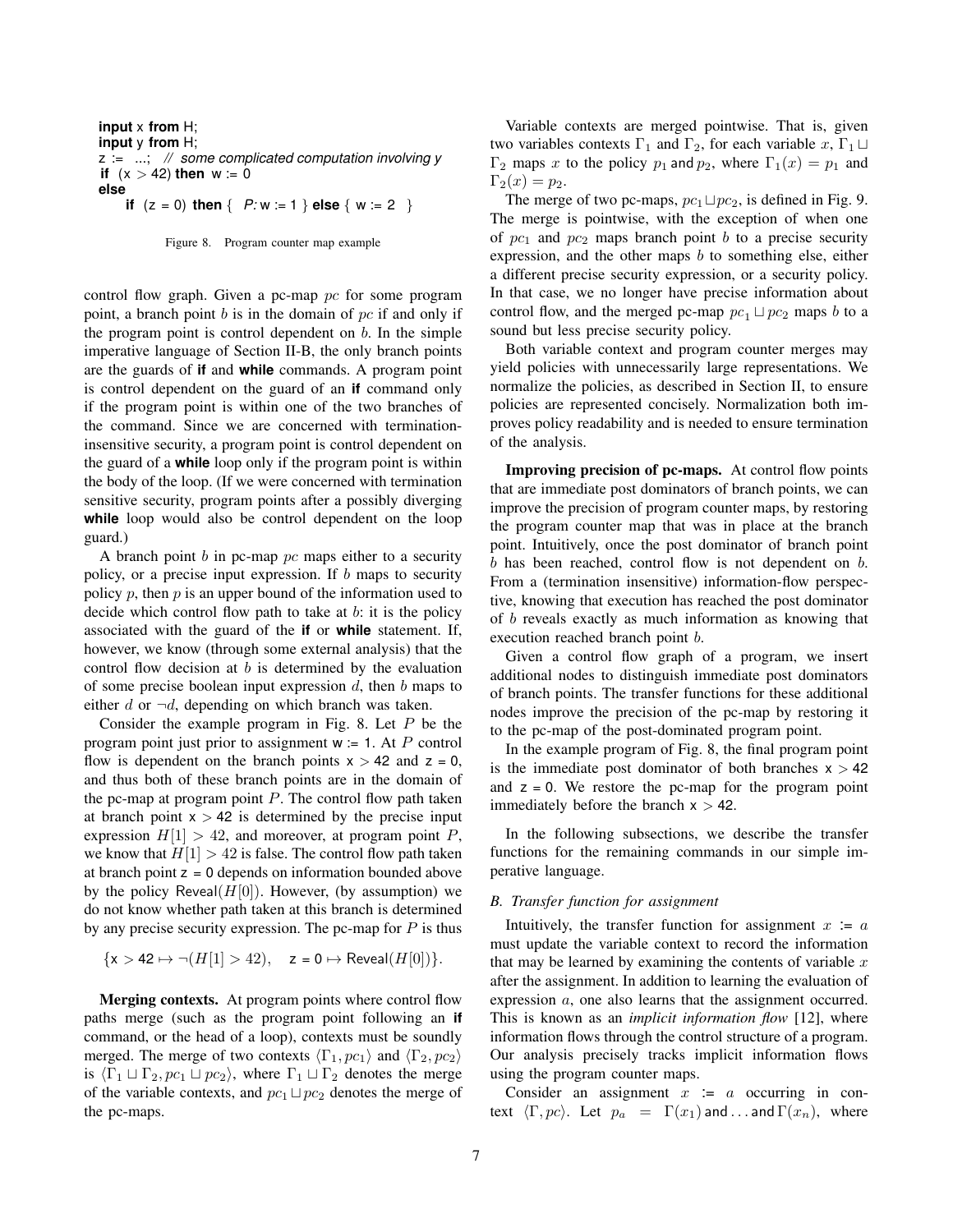$$
pc_1 \sqcup pc_2(b) = \begin{cases} pc_1(b) & \text{if } b \in dom (pc_1) \land b \notin dom (pc_2) \\ pc_2(b) & \text{if } b \notin dom (pc_1) \land b \in dom (pc_2) \\ pc_1(b) & \text{if } pc_1(b) = pc_2(b) \\ p_1 \text{ and } p_2 & \text{if } pc_1(b) = p_1 \text{ and } pc_2(b) = p_2 \text{ for some security policies } p_1 \text{ and } p_2 \\ \text{Reveal}(d, d') & \text{if } \{pc_1(b), pc_2(b)\} = \{d, d'\} \text{ for distinct precise input expressions } d, d' \\ \text{Reveal}(d) \text{ and } p \text{ if } \{pc_1(b), pc_2(b)\} = \{d, p\} \text{ for some precise input expression } d \text{ and policy } p \end{cases}
$$

Figure 9. Merge of program counter maps

 $x_1, \ldots, x_n$  are the variables that occur in expression a. Policy  $p_a$  is an upper bound of the information that may be learned from the evaluation of  $a$ . Let the range of pc be  $d_1, \ldots, d_n, p_1, \ldots, p_m$  for precise input expressions  $d_1, \ldots, d_n$  and security policies  $p_1, \ldots, p_m$ . That is, any branch point in the domain of  $pc$  maps to one of these precise input expressions or security policies.

The transfer function for assignment maps variable  $x$  to the policy

if 
$$
d_1 \wedge \cdots \wedge d_n
$$
 then  $p_a$  and  $p_1$  and ... and  $p_m$ .

(If there are no precise input expressions in the range of pc, i.e.,  $n = 0$ , then x is mapped to the policy  $p_a$  and  $p_1$  and . . . and  $p_m$ .)

This rule records that the variable  $x$  contains information bounded above by the policy  $p_a$  and  $p_1$  and . . . and  $p_m$  only if the input expressions  $d_1, \ldots, d_n$  are all true. Intuitively, the security policy now associated with  $x$  describes what information may be learned by examining the contents of  $x$ : one learns information only if input expressions  $d_1, \ldots, d_n$  are all true, and if so, one learns both the evaluation of  $a$  ( $p_a$ ), and the fact that the assignment occurred ( $p_1$  and . . . and  $p_m$ , and implicitly,  $d_1 \wedge \cdots \wedge d_n$ ).

As an example, consider again the program in Fig. 8. At the program point immediately following the command  $w = 1$ , the context maps variable w to the policy if  $\neg(H[1] > 42)$  then Reveal( $H[0]$ ).

Improving precision at merge points. Consider the following program.

# **input** x **from** H; **input** y **from** H; **input** z **from** H; **if**  $(z = 7)$  **then**  $w := x$  **else**  $w := y$

At the program point immediately following the assignment  $w = x$ , the context maps program variable w to the policy if  $H[0] = 7$  then Reveal( $H[2]$ ). At the program point after assignment  $w = y$ , the context maps w to the policy if  $\neg(H[0] = 7)$  then Reveal( $H[1]$ ). Immediately following the **if** command, the contexts from the two branches are merged, resulting in w mapping to policy

if 
$$
H[0] = 7
$$
 then Reveal $(H[2])$  else Reveal $(H[1])$ ,

a precise summary of what information may be learned by observing the contents of w at that program point. Namely, the value of expression  $H[0] = 7$  may be learned, and if that expression is true, then the 3rd most recent input on channel H may be learned (Reveal( $H[2]$ )), otherwise the 2nd most recent input on channel H may be learned (Reveal( $H[1]$ )).

The following program is semantically equivalent to the program above.

#### **input** x **from** H; **input** y **from** H; **input** z **from** H;  $w = y;$ **if**  $(z = 7)$  **then**  $w := x$  **else** skip

However, using the transfer functions and merging described so far, at the end of the command, w would have the policy

$$
Reveal(H[1])
$$
 and if  $H[0] = 7$  then  $Reveal(H[2]),$ 

which is sound, but not as precise as the previous policy.

To improve precision, when control flow paths merge, if variable  $x$  may have been updated on one path but not the other, we insert a self-assignment  $x := x$  at the end of the path on which  $x$  was not updated. Thus, we analyze the example above as if it were the following.

input x from H; input y from H; input z from H;  
w := y;  
if 
$$
(z = 7)
$$
 then w := x else w := w

This additional analysis is sound (since the self-assignment is semantically a no-op), and provides additional precision. The resulting policy for w is precisely inferred to be if  $H[0] = 7$  then Reveal $(H[2])$  else Reveal $(H[1])$ .

### *C. Mark commands*

A mark command **mark**  $k$  is semantically a no-op. The transfer function for mark commands is just the identity function, and so a mark command does not directly update the context.

However, we use mark commands to produce track policies if-executed  $r$  then  $p$ . We use a dominance algorithm to identify assignments that are dominated by mark command **mark** k (that is, in any execution of the program the mark command must execute before the assignment). For any such assignment  $x = a$ , we insert an additional node into the control flow graph immediately following the assignment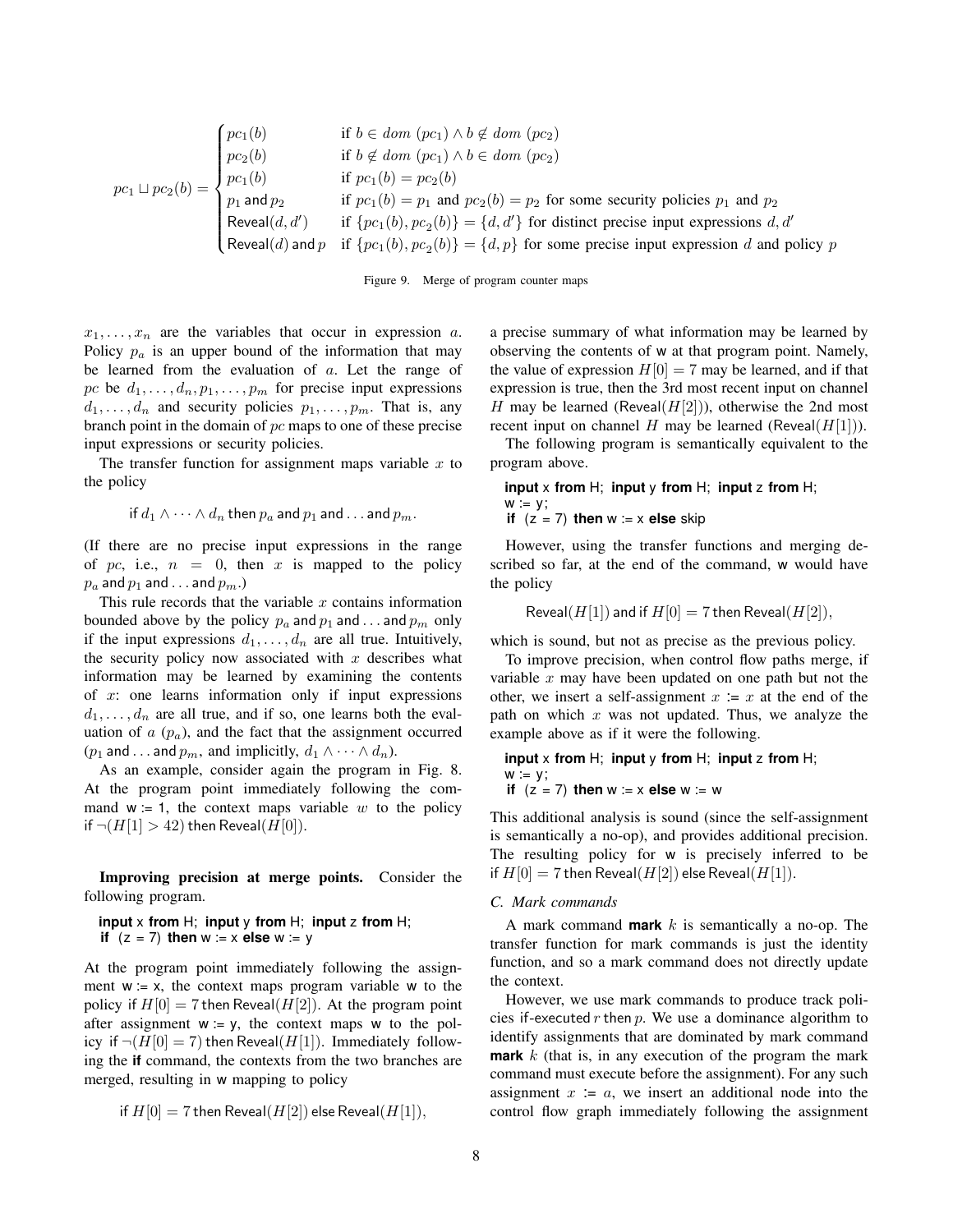that indicates this. If the context on entry to one of these inserted nodes is  $\langle \Gamma, pc \rangle$ , the transfer function for the node updates the policy of variable x to if-executed k then  $p$ , where  $\Gamma(x) = p$ . This records that the information that may be learned by examining the contents of variable  $x$  at this program point is conditional on the execution of mark command **mark** k.

### *D. Transfer function for input commands*

An input command **input** x **from**  $\nu$  reads an input and assigns it to variable  $x$ . Thus, following the command, variable  $x$  contains the most recent input. The transfer function for an input command thus treats it like an assignment to the variable  $x$  of an expression with a security policy Reveal( $\nu$ [0]). The actual policy associated with x following the input depends on the program counter map, as described in Section III-B.

In addition, the transfer function for an input command increments the index of inputs on channel  $\nu$  in all policies in the context and program counter policy.

For example, if program variable  $y$  is mapped to policy

if 
$$
\nu[1] = 42
$$
 then Reveal $(\nu[0])$ 

before command **input** x **from**  $\nu$ , then after the command the analysis will associate  $y$  with policy

if 
$$
\nu[2] = 42
$$
 then Reveal $(\nu[1])$ .

Bounded precision for inputs. In order to ensure that the analysis terminates, we cannot track the history of inputs with unbounded precision. For each input channel  $\nu$ , we assume an upper bound  $b_{\nu}$  on the indices that we track precisely, and summarize all indices greater than or equal to  $b_{\nu}$  with an imprecise input expression  $\nu[b_{\nu}+]$ . For example, if  $b_{\nu} = 2$  and program variable z maps to Reveal( $\nu$ [1] mod 5) before command **input** x **from**  $\nu$ , then after the command the analysis will associate  $z$  with policy Reveal( $\nu$ [2+] mod 5).

A conditional policy, say if d then  $p_1$  else  $p_2$ , is required to have a precise expression its guard. If a guard becomes imprecise, we must change the policy to a conjunction. Specifically, if  $d$  is a precise expression, and  $e$  is the imprecise expression obtained by incrementing the indices for inputs on some channel, then conditional policy if d then  $p_1$  else  $p_2$ becomes  $\text{Reveal}(e)$  and  $p'_1$  and  $p'_2$ , where  $p'_1$  and  $p'_2$  are the result of incrementing the indices of inputs on policies  $p_1$ and  $p_2$  respectively.

For example, if program variable  $y$  maps to policy

if 
$$
\nu[1] = 42
$$
 then Reveal $(\nu[0])$ 

before command **input** x **from**  $\nu$ , and  $b_{\nu} = 2$ , then after the command the analysis will associate  $y$  with policy

$$
Reveal(\nu[2+] = 42) \text{ and } Reveal(\nu[1]).
$$

### *E. Output commands and policy maps*

The command **output**  $\alpha$  **to**  $\nu$  evaluates  $\alpha$  and outputs it on channel  $\nu$ . The transfer function for this rule does not modify the context. Instead the static analysis uses output commands to build a policy map explaining the information flows in a program.

Intuitively, observation of the result of output command **output** a **to**  $\nu$  may reveal both the evaluation of expression a, and also the fact that the output occurred. This is similar to the information flow that occurs through assignment, and by a similar argument, a suitable policy for the output is

$$
\hbox{ if } d_1\wedge\cdots\wedge d_n \hbox{ then } p_a \hbox{ and } p_1 \hbox{ and } \ldots \hbox{ and } p_m
$$

where  $d_1, \ldots, d_n, p_1, \ldots, p_m$  is the range of the pc-map at the output command, and  $p_a$  describes the information that may be learned from the evaluation of a.

The ultimate goal of the inference is to generate a policy map  $M$  that soundly describes what information may be learned by observing the output channels of the program when it executes. We define this policy map  $M$  as follows.

Suppose that the dataflow algorithm has terminated, and found appropriate contexts for every program point. Further suppose that the program contains exactly  $n$  output commands to channel  $\nu$ . Let  $p_1, \ldots, p_n$  be the security policies describing the information that may be learned by examining the result of each of these  $n$  output commands. Then policy map M maps channel  $\nu$  to the conjunction of these policies:

$$
M(\nu)=p_1 \text{ and } \ldots \text{ and } p_n
$$

# *F. Soundness and termination*

The inference algorithm is sound if the program  $c$  is secure with respect to the policy map M produced at the end of the dataflow, where security is as defined in Definition 1.

We argue that our inference algorithm is sound. The intuition behind the algorithm is that at each program point, the context conservatively describes the information that may be learned by knowing that control flow has reached that program point, and the information that may be learned by examining the contents of each variable at that program point. The transfer functions and merge operation generalize information-flow typing rules for security type systems such as Jif [13], and we thus believe them to be sound. Standard results for the soundness of dataflow analyses then entail soundness of our analysis.

We also argue that our dataflow analysis always terminates. There are only finitely many contexts that may occur during dataflow analysis. This is due to the following facts.

- 1) Only finitely many precise input expressions are used during the dataflow analysis, since a precise input expression is used in the dataflow only if it was part of the output of a previous analysis (see Section III-A).
- 2) Only finitely many input expressions are used during the dataflow analysis, since indices of inputs  $\nu[i]$  are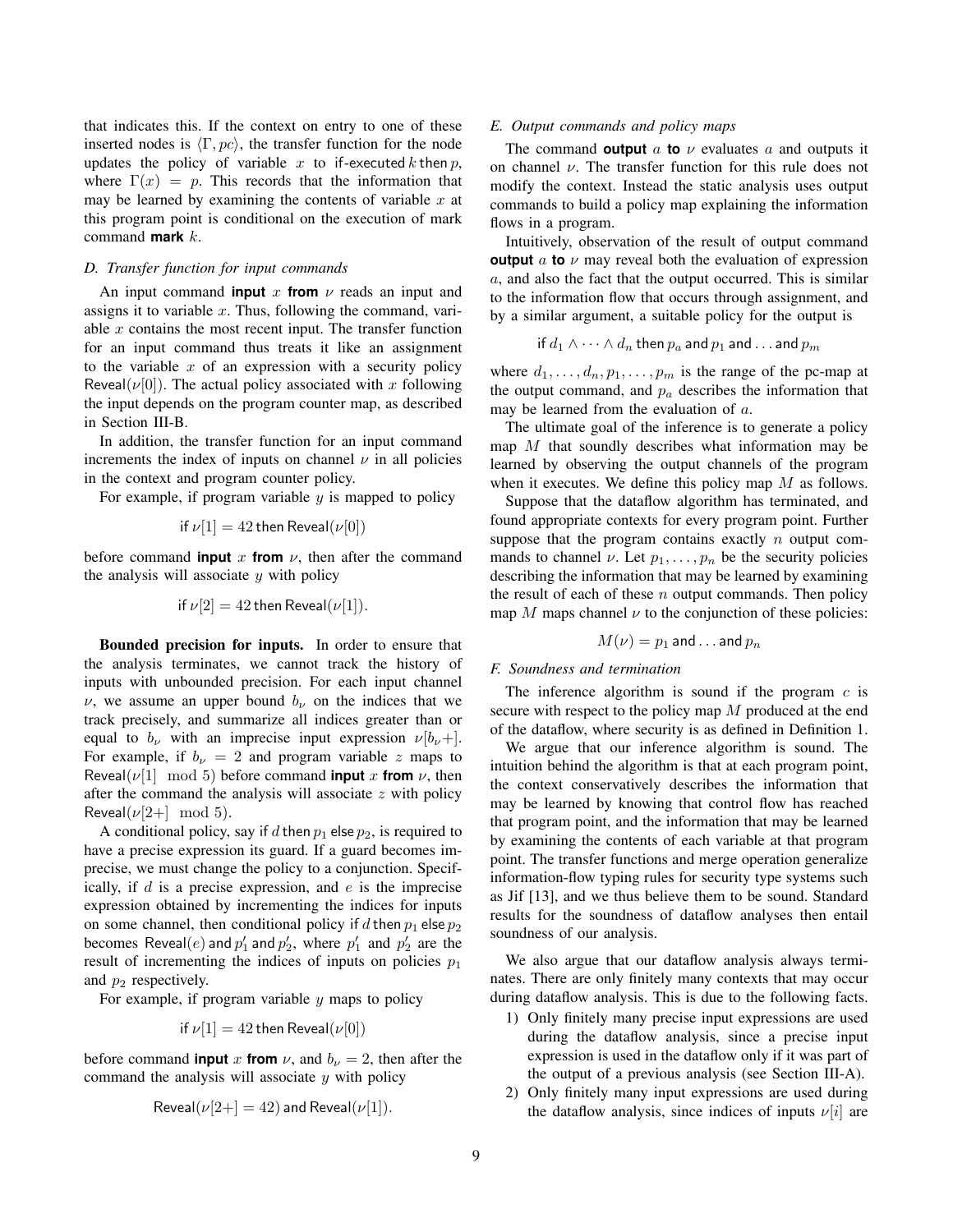bounded, and only expressions occurring within the program are used in policies.

- 3) Only finitely many marks are used during the dataflow analysis, since there are only finitely many mark commands in a program.
- 4) Only finitely many policies are used during the dataflow analysis, since policies are normalized (Section II) before they are stored in the context, and given finitely many precise input expressions, input expressions and marks, there are only finitely many normalized policies.

We define a partial order  $\leq$  over contexts, where  $\langle \Gamma_1, pc_1 \rangle \leq \langle \Gamma_2, pc_2 \rangle$  if and only if both  $\Gamma_1 \subseteq \Gamma_2$  and  $pc_1 \subseteq pc_2$ , where we extend the security policy partial order  $\subseteq$  pointwise to variable environments and pc-maps.<sup>1</sup> The transfer functions used in the dataflow analysis are monotonic with respect to the partial order  $\le$ , and the context merge operation is an upper-bound operation for this partial order. Thus, a standard work-queue algorithm for the dataflow analysis will always find a fixed-point and terminate.

### IV. IMPLEMENTATION

We have implemented the dataflow analysis for precise inference of security policies, described in Section III, as an interprocedural object-sensitive dataflow analysis for the Java programming language.

The implementation is a 35,100 non-comment non-blank line extension for the Polyglot compiler framework [14], a source-to-source compiler for the Java 1.4 programming language. This extension is factored into 3 parts: 10,400 lines implement an object-sensitive pointer analysis [15] and an interprocedural dataflow framework using this pointer analysis; 11,400 lines implement a generic information-flow dataflow analysis that can be specialized for different security policies; and 13,300 lines specialize this informationflow dataflow analysis for our security policies.

In this section, we discuss the extensions to the analysis of Section III required to build a practical security policy inference analysis for Java.

### *A. Programmer annotations*

We aim to infer expressive security policies with few annotations from the programmer. However, our security policies rely on identifying sources of sensitive information (inputs) and observable sinks of information (outputs). While our tool could attempt to infer these inputs and outputs (for example, by determining which InputStreams and OutputStreams may be connected to the network), we have not done so. Instead, we rely on the programmer to provide annotations indicating these sources and sinks. We emphasize that the programmer does not need to provide annotations on fields, classes, or method headers before being able to use our tool.

The programmer indicates inputs and outputs using the annotations **@input**  $\nu$  e and **@output**  $\nu$  e respectively, where  $\nu$  is a literal string indicating the name of the input or output, and e is an arbitrary Java expression. Input and output annotations may occur in a program anywhere a Java expression can occur. Input and output names are intended to be unique within a program. A programmer can optionally indicate the precision with which to track a particular input. By default, we use precision 1, meaning that for input channel  $\nu$ , we track only input expressions  $\nu[0]$  and  $\nu[1+]$ .

As shown in the Introduction's example code, programmers can use the **@track** annotation in a method header. This indicates that a method is security relevant and that its name should be used to build if-executed policies. Intuitively, this is similar to starting a method body with a **mark** *method-name* command.

Improving the inference results. If the results of the inference are in accordance with the programmer's expectations about the security requirements of the program, the programmer has received sufficient security assurance. However, if the results of the analysis do not meet the programmer's expectations, it could be due either to an actual security issue in the program, or to imprecision in the inference result. To address the later possibility, we provide additional mechanisms for the programmer to improve the precision of the analysis.

Implicit information flows can be a significant source of imprecision, and, as King et al. [16] demonstrate, particularly implicit information flows arising from conservative handling of unchecked exceptions. To mitigate this source of imprecision, we allow programmers to indicate that an expression or statement e cannot throw an exception of class  $E$  (or subclass thereof) by using the **@suppress**  $E e$ annotation. This improves the precision of the control flow graph, and also improves the precision of the inference analysis, since it reduces the spurious information flows that the inference conservatively assumes may occur due to exceptional control flow. If the programmer is incorrect in her assertion that an expression cannot throw a certain exception, then the analysis results may be unsound.

#### *B. Precise input expressions*

The analysis can track implicit flows precisely when a branching decision is determined by a precise input expression. Our analysis of Section III assumes that this information is available through some other analysis, and does not itself compute this information. We therefore implement an additional interprocedural analysis to determine which program expressions are equal to precise input expressions. This is another information flow analysis, albeit one that

<sup>&</sup>lt;sup>1</sup>The co-domain of pc-maps is both security policies and precise input expressions; we extend the partial order over security policies by treating precise input expression  $d$  as if it were the security policy Reveal $(d)$ .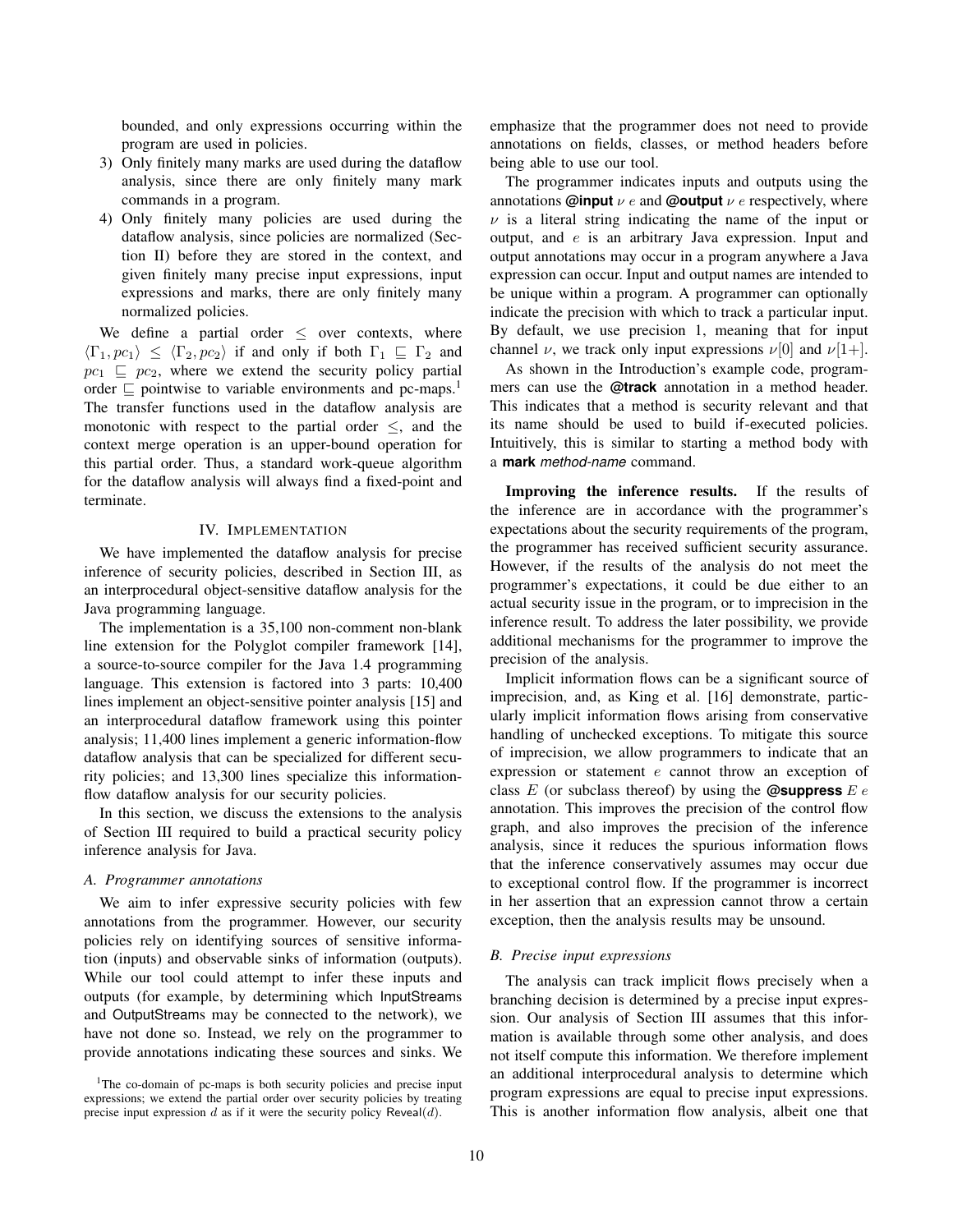tracks only explicit information flows, and ignores implicit flows; it is similar to a constant propagation analysis.

#### *C. Non-structured control flow*

Unlike the simple imperative language of Section II-B, Java has unstructured control flow, due to exceptions and **break**, **continue**, and **return** commands. This complicates the dataflow analysis in a few ways.

First, more work is required to determine the control flow graph for the program. Since our security policy inference analysis tracks implicit information flows, improving the precision of the control flow graph improves the precision of the inferred security policies. The key sources of imprecision in constructing the control flow graph are dynamic dispatch (where the method body to execute on method invocation depends on the runtime class of the receiver object), and exceptions (where control flow depends on the runtime class of the thrown exception). The pointer analysis provides information about the possible runtime classes of both receiver objects and thrown exceptions. In addition, we perform an interprocedural dataflow analysis to remove spurious exceptions. For example, if we can prove that the receiver of a field access or method invocation can never be null, then that operation can never throw a NullPointerException. Similarly, given an unsafe cast operation  $(C)e$ , if the pointsto set of expression  $e$  indicates that  $e$  always points to a subclass of class C, then the cast can never throw a ClassCastException.

Second, the immediate post dominators of branch points can no longer be determined by examining just the syntax of the program. We instead implement an intraprocedural post-dominance algorithm [17] to determine the immediate post dominators of branch points. We use the output of this algorithm to restore the program counter map at the post dominator of a branch point to its value at the branch point, as described in Section III-A. An interprocedural post-dominance algorithm [18] would provide more precise results, allowing us to potentially restore more program counter maps. However, inter-procedural post-dominator analysis would improve precision only in specific instances, with fairly complicated control flow. In our experience, such patterns of control flow occur rarely in actual code, and we have found that the intraprocedural analysis provides sufficiently precise results.

Finally, we treat **return**s and **throw**s like assignments, in that we taint the value returned with the program counter map in use at the program point where the **return** or **throw** occurs. This is because the program point at which a **return** or **throw** occurs may reveal sensitive information, as demonstrated in the following code snippet, where the value of variable x depends on the sensitive input  $H[0]$ .

```
int foo(boolean sensitiveInfo) {
  if ( sensitiveInfo ) return 0;
  return 1;
```

$$
\begin{array}{l}\n\vdots \\
\text{int } x = \text{foo}(\text{@input "H" ...});\n\end{array}
$$

#### *D. Interprocedural object-sensitive analysis*

We have implemented the object-sensitive pointer analysis of Milanova et al. [15]. We perform an object-sensitive interprocedural dataflow analysis, using the results of this pointer analysis to determine the different contexts in which to analyze code. The sensitivity of the pointer analysis can be adjusted, affecting the number of different contexts for code analysis: increased sensitivity in the pointer analysis leads to more contexts for code analysis (and thus more precision).

Object-sensitive pointer analysis allows our interprocedural dataflow analysis to maintain greater precision (over context-sensitive pointer analysis) for many common objectoriented coding patterns, such as collections, and field access.

However, using just object-sensitivity can lead to imprecision in our analysis for some common patterns, such as getter-methods and methods that compute a function of its arguments (such as math library methods like Math.max(**int**, **int**)). For example, consider the following code.

```
1 class C {
2 int f;<br>3 int ge
\begin{array}{c} 3 \\ 4 \end{array} int getF() { return this. f; }
      \}6 C \text{ obj} = \text{new } C();
7 if (@input ''H'' ...) {
8 int x = obj.getF();
      int y = obj.getF();
```
Using object-sensitive interprocedural analysis, both calls to the method C.getF() on the object obj use the same analysis result, since they have the same receiver object. Thus, the method is analyzed using a pc-map that merges the pc-maps of both call sites. Since the pc-map of the first call site (line 8) contains sensitive information, and **return**s taint the returned value with the pc-map, we incorrectly assume that the value returned at the second call site (line 10) may reveal sensitive information.

To maintain precision with in these cases, we analyze methods at the leaves of the call graph based on both objectcontext and call site. That is, any method that does not invoke other code is analyzed separately for each call site and object context. This avoids the problem with imprecise pc-maps for many common cases, such as getter-methods and math library functions, without unreasonable additional computation.

5

 $\frac{9}{10}$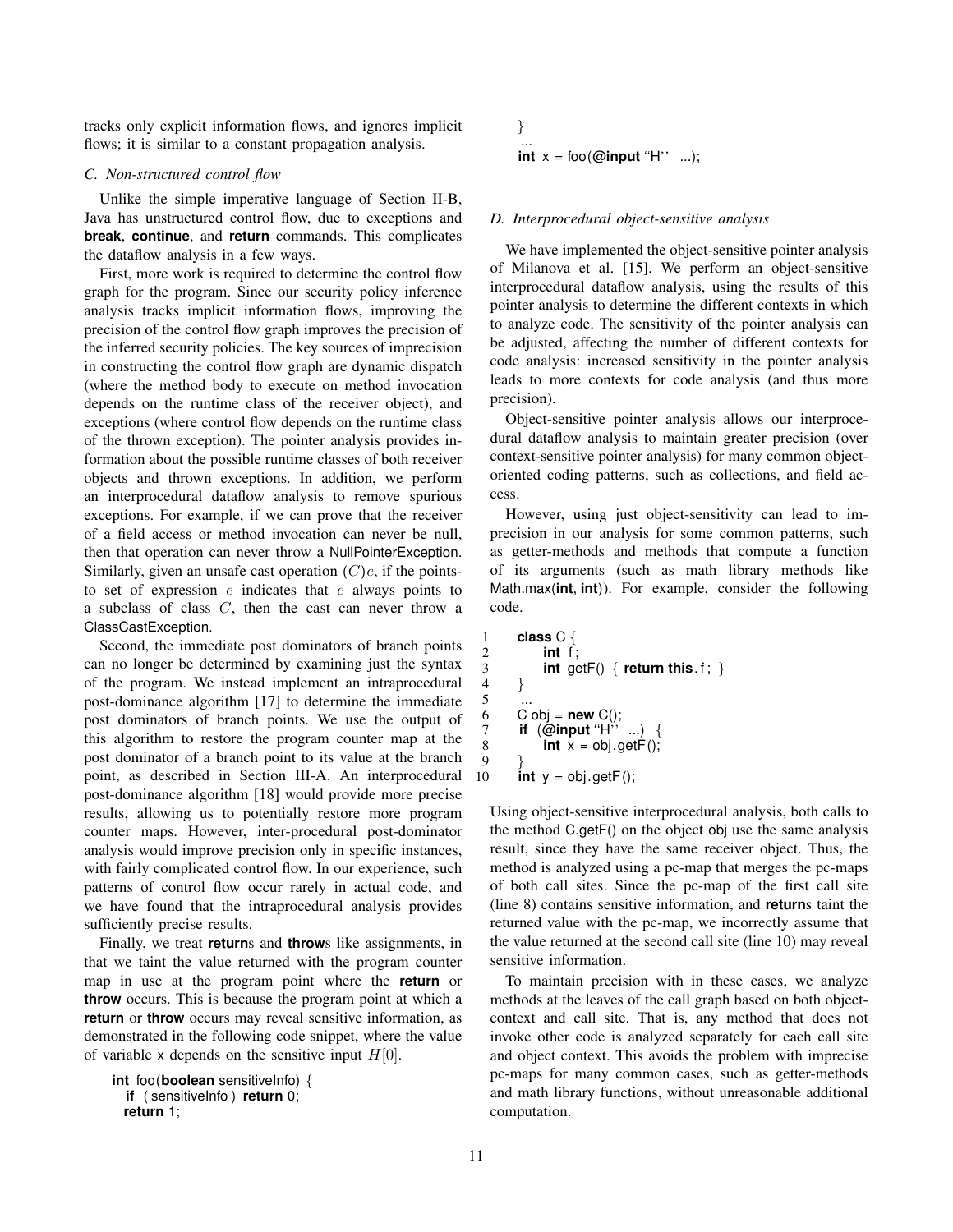| Program             | of Code<br>Lines | nnotations | $\rm (sec)$<br>time<br>Inference | $(\sec)$<br>expi<br>Precise input<br>time<br>analysis | ≡    | type annotations<br>Ϊť |
|---------------------|------------------|------------|----------------------------------|-------------------------------------------------------|------|------------------------|
| Chat                | 79               | 2          | $<$ 1                            | $<$ 1                                                 |      |                        |
| Password Manager    | 184              | 3          | $<$ 1                            | <1                                                    |      |                        |
| Access control      | 270              | 8          | $\leq$ 1                         | $<$ 1                                                 |      |                        |
| Battleship          | 326              | 6          | 9                                | 14                                                    | 337  | $\sim$ 195             |
| Go Fish             | 385              | 18         | 14                               | 5                                                     |      |                        |
| <b>Mental Poker</b> | 1369             | 6          | 470                              | 15                                                    | 3253 | $\sim$ 1175            |
| Table I             |                  |            |                                  |                                                       |      |                        |
| CASE STUDIES        |                  |            |                                  |                                                       |      |                        |

### *E. Library classes*

We provide signatures for standard Java library classes. We must provide signatures for all analyses our tool performs, including pointer analysis, the analysis to remove of spurious exceptions (discussed in Section IV-C), and the information flow analyses—a single signature suffices for both the inference of security policies, and the analysis to determine what program expressions are equal to precise input expressions (discussed in Section IV-B).

The use of signatures improves the performance of the tool, since we do not need to analyze the standard Java library code. It also avoids difficulties analyzing the numerous **native** methods in the standard Java library. However, the signatures are a potential source of both unsoundness and imprecision, as there is no guarantee that the signatures accurately reflect the behavior of the library code.

### V. CASE STUDIES

We have used the Java tool for inference of security policies on several Java programs. All the programs are of modest size, the largest having 1,400 non-comment non-blank lines of code. However, all have interesting informationsecurity requirements. Two of the programs have equivalent versions written in the Jif programming language [19, 13], an extension of Java with information-security types.

In this section we report on our experiences using the tool, including useful idioms for annotating code, and the security policies the tool was able to infer.

Table I summarizes the programs we used, and the time taken to perform the analysis. Four are programs we wrote ourselves. We first wrote pure Java code, debugged our implementations, and then added annotations, which occasionally required minor refactoring of the code. The Battleship program is a Jif program bundled with the Jif distribution. We removed the Jif type annotations to obtain a Java program. The Mental Poker program was written by Askarov and Sabelfeld [8], who implemented two versions, one in Java (for which we inferred policies), and subsequently one in Jif. For the programs with Jif versions, we include the number of lines of code for the Jif version, and the approximate number of Jif type annotations.

The fourth and fifth columns of the table describe the time taken to perform, respectively, the inference analysis, and the precise input expression analysis (used to determine when program expressions are equivalent to a precise input expression). Times are averaged over five executions, all performed on a Mac Pro dual 2.26 GHz quad-core Intel Xeon with 8 GB of RAM. All analyses used a 2-fullobject-sensitive pointer analysis with a heap context depth of 1 [15, 20] except for Battleship (3-object sensitivity) and Mental Poker (context insensitive). All pointer analyses took less than 1 second to complete.

# *A. Go Fish*

This program is a card game in which a human player competes with a computer player. Each player is dealt cards from the deck, holds a secret hand of cards, and requests cards from the other player. Once we annotated the program, the inferred security policies show that the implementation of the computer player does not cheat: the computer player's decision of which cards to request does not depend on the human's cards, or the undealt part of the deck.

This program required the most annotations of all case study programs. A key use of annotations indicates when information is declassified and "relabels" the declassified data. For example, the code below shows the relabeling of a card drawn from the deck.

```
computerPlayer.receiveCard(
```

```
@input ''Computer drawn card'' deck.drawOne());
```
The expression deck.drawOne() has a security policy that indicates it contains information about the undrawn portion of the deck. Relabeling loses this information, and is thus a potentially dangerous annotation, possibly resulting in misleading (but semantically correct) security policies. The benefit of relabeling is that is allows intentionally declassified information be described and tracked separately from the high-security information from which it is derived.

We arrived at the conclusion that relabeling is useful, but dangerous. Outputting the relabeled information mitigates some of the danger, as it means analysis will indicate what information is being relabeled. For example, the following code outputs deck.drawOne() before relabeling it.

```
computerPlayer.receiveCard(
   @input ''Computer drawn card''
     @output ''Computer drawn card'' deck.drawOne());
```
We provide syntactic sugar for this common pattern; and the previous expression can be rewritten as follows.

```
computerPlayer.receiveCard(
    @relabel ''Computer drawn card'' deck.drawOne());
```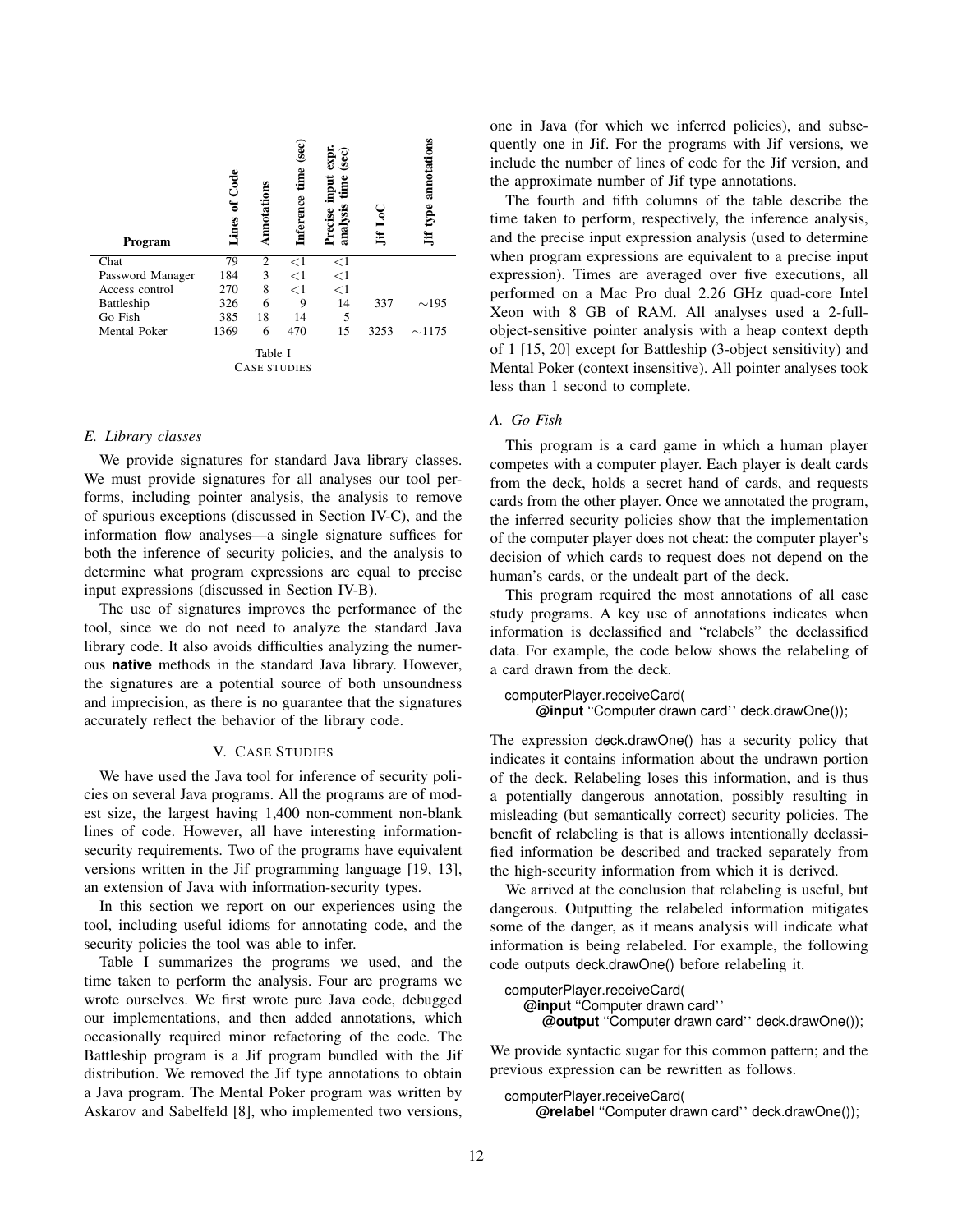The corresponding inferred policy states,

```
Computer's Choices \mapsto. . . Reveal( Computers drawn cards[0+] . . . )
Computer drawn cards \mapsto\ldots Reveal( The Deck[0+] \ldots ),
```
indicating that the computer's moves depend on undealt part of the deck *only* via the cards drawn. (For concise exposition we elided other permissible flows.)

Design Pattern Output and relabel declassified information. After intentionally declassifying data, use input annotations to identify the newly declassified information. Output the declassified data first to show flows into the new label.

In Go Fish, both the human and computer player are implemented as subclasses of the same class and share common code. Object sensitivity allows the analysis to distinguish data belonging to these two distinct objects.

# *B. Password Manager*

The Password Manager program implements a simple password wallet that stores passwords protected by a master password. The user interacts with the password manager in a read-eval-print loop; he may issue commands to store and retrieve passwords, and to reset the master password. Passwords are stored encrypted with the master password, and retrieval requires decryption. We use symbolic encryption for debugging purposes in this program.

We added three annotations in total to the Password Manager. All output to the screen occurs through a single method that calls System.out.println. We added a single output annotation to that method, as shown below.

```
public void writeLine(String s) {
  System.out.println ( @output "stdout" s); }
```
We add an input annotation for the user's password input only after we have validated that the input is non-null.

```
String p = env. util . readLine();
if (p == null) throw new CommandFailed();
p = @input ''password'' p;
```
Intuitively, if readLine() returns **null** then no password was read and the system contains no new sensitive data. Input annotations of this form constitute a useful design pattern.

Design Pattern Apply annotations to valid information, not to buffers or invalid information.

This design pattern leads to clearer policy maps and more precise inference.

The third annotation is on the result of the method canDecrypt(c, master), which returns true only if ciphertext c can be decrypted with the master password entered by the user. We add an additional **@suppress** annotation to indicate that if canDecrypt returns true, then doDecrypt cannot throw any exceptions.

```
public static String decrypt(String s,
                            String masterpwd) {
  if (@relabel ''decrypt ok'' canDecrypt(s,masterpwd)){
    return @suppress Exception
             doDecrypt(s, masterpwd);
  }
 return null;
}
```
The decrypt ok annotation is useful as it both gives a name to the implicit information flow stemming from decryption success or failure, and also allows for inference of a precise conditional policy.

Design Pattern Annotate the decision to release information so that policies describe flows informatively.

With these annotations our tool infers the informative, yet concise policy,

**output** stdout 7→ **if** (decryption ok[0]) **then** Reveal(password[0+])

This indicates that the passwords are revealed to the user only if the passwords can be successfully decrypted using the master password entered by the user.

# *C. Chatbot*

The Chatbot converses with the user, sometimes repeating user input in the style of the  $Eliza<sup>2</sup> program$ . The inferred security policy indicates that user input is always properly sanitized before being printed as output. The sanitize method is annotated with a **@track** annotation.

```
static String sanitize (String tainted ) @track {
    // Strip dangerous characters from tainted
    // return the result .
    return ...; }
```
The Chatbot satisfies this policy,

## **output** 7→ **if**-**executed** (ChatBot.sanitize(String)) **then** Reveal(**input**[0+])

and is an example of the following design pattern.

Design Pattern Use **@track** annotations on data sanitizers, redaction methods, and trusted declassifiers, to ensure that these methods are involved with all release of sensitive data.

*D. Access control*

In this example, we built an access-controlled key-value store. Both users and stored values are associated with security levels, and a reference monitor ensures that read requests do not violate security-level constraints. Annotations for this program are broadly similar to those used in the Password Manager, and the analysis infers the following policy map.

```
out 7→ if (authorizationCheckOk[0]) then
          Reveal(secret[0+], authorizationCheckOk[1+])
```

```
2http://en.wikipedia.org/wiki/ELIZA
```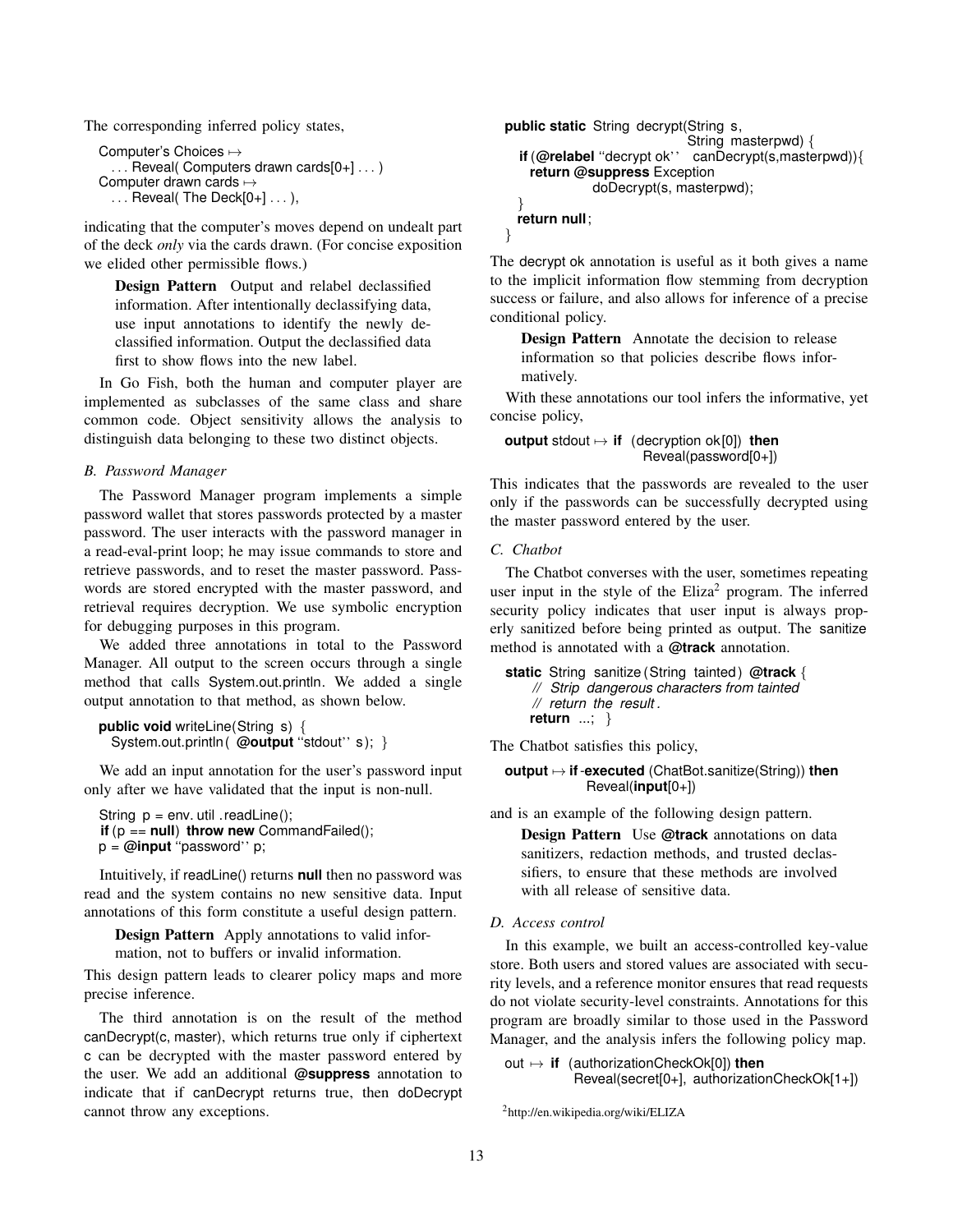This policy map indicates that the release of secret data requires a successful access-control check, ensuring that the reference monitor completely mediates data access.

# *E. Battleship*

Battleship is a two player game, where each player places tokens, representing ships, on his own secret board. The players then take turns guessing where ships are located on their opponent's board. The first player to locate all his opponent's ships wins.

The Jif implementation of Battleship is broadly similar to Go Fish. As with Go Fish, both players have private information—their boards—but unlike Go Fish, there is no card deck causing these secrets to be correlated. We used annotations similar to the Go Fish annotations to show that a computer player did not cheat; its guesses are based on information available according to the rules of Battleship.

More precisely we annotate the guesses of Player 2 (the computer) with **@output** ''p2Query'' and the secret board of Player 1 (the human) with **@input** "p1Board". Other names (p2QueryOk, p2Hit?, p1HitP2?) are relabelings of legitimate transfers of information from Player 1 to Player 2. Given these annotations, our tool infers the policy

**output** p2Query 7→**if** (p2QueryOk[0]) **then** Reveal(p2QueryOk[1+], p2Hit?[0+],  $p1$ HitP2? $[0+1)$  }.

Critically, Player 2's queries are independent of Player 1's board, p1Board, meaning that the computer is not using information about the other player's board to determine where to guess.

# *F. Mental Poker*

Askarov and Sabelfeld [8] implemented two versions of a mental poker protocol, first in Java, and then in Jif. These programs allow two principals to play a fair game of poker without relying on a trusted third party to manage a deck of cards. All randomness and adherence to the game rules is enforced via cryptographic protocols. We annotated and analyzed their Java version.

Both players generate key pairs to digitally sign messages. We verify that the private key is only used to sign messages and is not disclosed. In the implementation, players communicate via a shared object called the *chain*. We annotated any modification to this shared object with an output annotation. We annotate the public and private keys of each player:

```
KeyPair pair = keyGenerator.generateKeyPair();
this.keyPair = new KeyPair(
                 @input ''pubKey'' pair.getPublic (),
                 @input ''privKey'' pair .getPrivate ());
```
We also re-label the use of private key for signatures, indicating that it is a permitted use of the private key:

```
dsa. initSign (@relabel ''privKeyForSigning'' privKey);
```
The inferred policy for the program indicates that the only sensitive information being communicated to the other player is the use of the private key for signature creation; the private key does not otherwise get revealed.

# **output** chain  $\mapsto$  Reveal(privKeyForSigning[0+])

We provided signatures for the cryptographic classes that are used in the program (e.g., java. security .KeyPair, java. security .Signature). Our signatures indicated that there was no information flow from, for example, a signing key to the message digest. This lack of information flow is correct under symbolic models of cryptography (and corresponds to only negligible information flows in computational models). However, in an implementation, the ciphertext is clearly computed from the plaintext, and so our analysis conservatively concludes that the ciphertext reveals (non-negligible) information about the plaintext. Thus, our analysis would not be able to infer the signatures of the cryptographic library from the library implementation.

### *G. Comparison with Jif policies*

Two of the case studies, Battleship and Mental Poker, have equivalent Jif versions, with security annotations from the decentralized label model (DLM) [21]. The security guarantees offered by DLM policies differ significantly from the guarantees offered by our security policies. Our security policies focus on *what* information can be revealed by program execution, whereas DLM policies focus on *who* may learn and release information. For example, in the Jif Battleship program, Player 1's board is annotated as readable only by Player 1, and so releasing information to Player 2 requires an explicit declassification annotation in a code context with Player 1's authority. The Jif annotations do not directly describe what information is declassified.

#### VI. RELATED WORK

In this work, we use static analysis to infer declassification policies that a program satisfies. Our declassification policies specify strong information-flow security, yet are simple and intuitive. Sabelfeld and Myers [7] survey languagebased techniques for static reasoning about information-flow security. We focus on two areas of related work: specification of declassification policies and inference of security policies.

Declassification policies. Declassification, or *information release*, occurs when sensitive information is made more public. Declassification violates the semantic security condition of noninterference [10], yet commonly occurs in systems that handle sensitive information. Sabelfeld and Sands [9] survey semantic security conditions for declassification, and categorize them based on: *what* information may be revealed, *when* the information may be revealed, *who* controls the release, and *where* in the system or program the release occurs. Our policies specify *what* information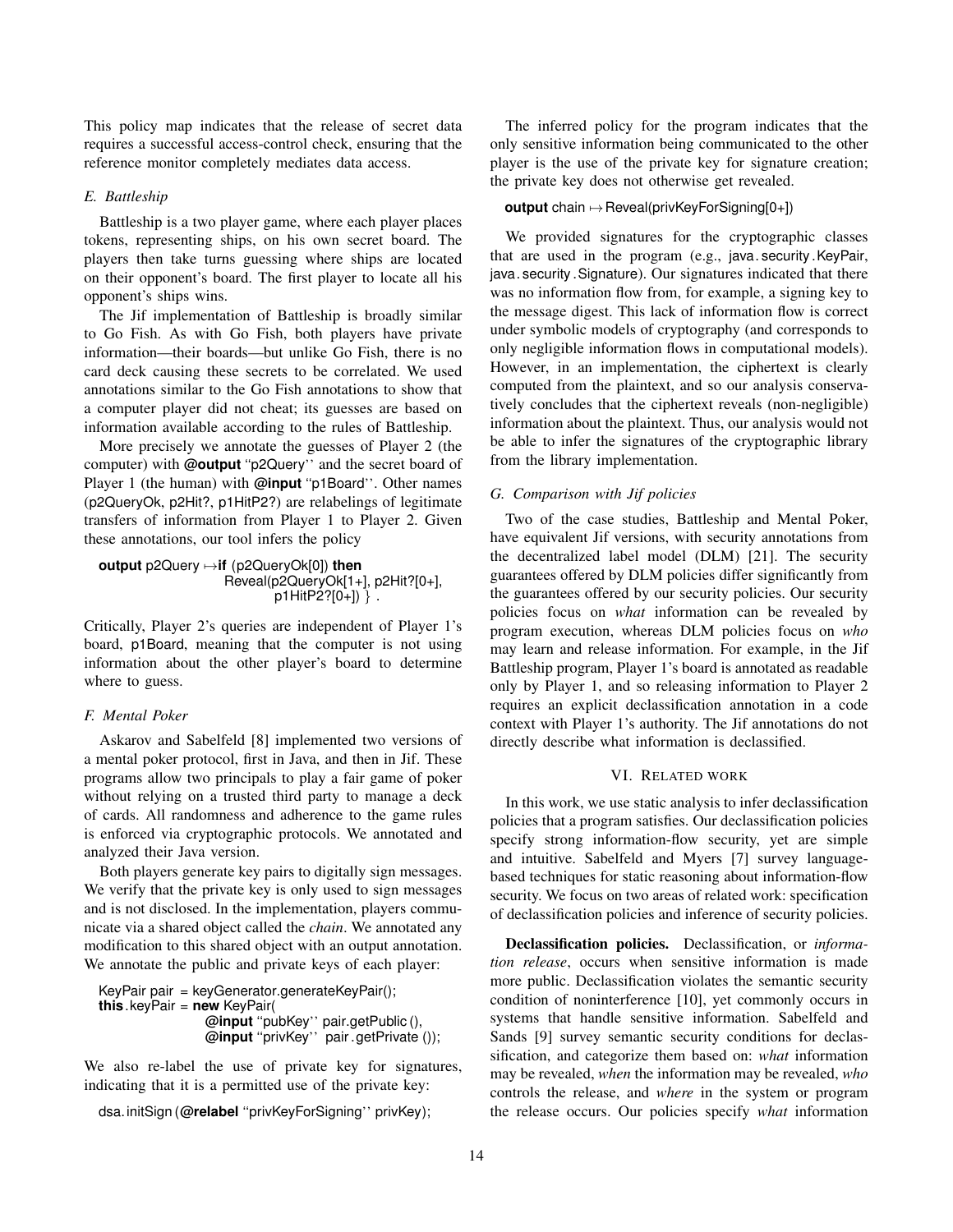may be released, characterized as expressions whose evaluation an observer may learn. Through conditional policies (if d then  $p_1$  else  $p_2$ ) we can express certain conditions under which release may or may not occur (to wit, conditions determined by program inputs), a form of *when*declassification. Our policies can also express what code *must* be executed in order for the release to occur: a limited form of *where*-declassification.

The most closely related security condition is *localized delimited release* [22, 23] which uses *escape hatch expressions* to specify what secret information may be released, and requires release to occur only at declassify commands. The security condition requires that when an output occurs, the observer can only learn the valuation of escape hatch expressions for which an appropriate declassify command has been executed. This is similar to satisfying the security policy if-executed release-e then Reveal $(e)$ , where release-e is a mark command that occurs immediately before any declassification of e.

Rocha et al. [24] use graphs to describe how output values are allowed to depend on inputs. Like us, they seek to ease the annotation burden on the programmer; whereas we focus on policy inference, they focus on allowing the user to specify the graph policy separately from the code, and then to verify whether unannotated code satisfies the policy.

Sabelfeld and Sands [9] present prudent principles for declassification security conditions. We satisfy *semantic consistency*, *conservativity*, and *non-occlusion*; the principle of *monotonicity of release* is not applicable, as our programs have no declassification annotations.

Inference of security policies. Backes et al. [25] present an analysis that automatically discovers an equivalence relation characterizing the secret information a program may reveal. They quantify a program's information flow by computing sizes of the equivalence classes. While potentially very precise, such quantitative policies may be difficult to interpret; in contrast our policies are qualitative and we have emphasized readability and intuition in their design.

Banerjee et al. [26] suggest model checking to determine if programs satisfy declassification policies expressed as abstraction functions; counter-examples produced by the model checker allow the declassification policy to be refined, and the process repeated, to determine of the least amount of information that a program declassifies. As with Backes et al., we believe the key difference is that our declassification policies represent a better trade-off between precision, intuitiveness, and ease of inference.

King et al. [16] statically infer information flows to investigate the precision of security-type checking with respect to implicit information flows. Although they perform a contextsensitive analysis, they infer flow-insensitive types: within a given context, a variable is assumed to always contain information at the same security level. By contrast, we infer finer-grained policies, similar to flow-sensitive security types [27].

Pottier and Conchon [28] describe how to extend existing type systems with information security, enabling standard type inference algorithms to infer security types. However, such algorithms are unable to take full advantage of our precise security policies. For example, conditional polices incorporate path-sensitive information that is unavailable in standard typing disciplines.

Liu and Milanova [29, 30] and Livshits et al. [31] present static analyses to infer explicit information flows. Although the analyses are efficient and practical, they do not track implicit flows, and so it is unclear what security guarantees they provide. For example, an analysis of the password checking program from the Introduction that ignores implicit flows may conclude that the attacker learns nothing about the secret password.

Smith and Thober [32] perform type-inference for a highly polymorphic object-oriented security-type system. Top-level security policies are specified independently of code, and inferred types are used to determine whether the program is secure, given the policy. Like us, they seek to reduce the programmer burden. Although they simplify policy enforcement, the programmer must explicitly state security policies. By contrast, we aim to infer policies, which further reduces programmer burden.

King et al. [33] present a model for *information-flow blame* that aids identification of code that violates security. Information-flow blame helps the programmer understand information flows in a program. However, it requires that program types are annotated with security policies, and it cannot infer policies or provide security guarantees if the program fails to type check.

Tschantz and Wing [34] develop a tool that analyzes C-language programs and infers *incident-insensitive noninterference* policies, which allow the existence of highsecurity data, but not the data itself, to be revealed. Their tool discovers a set of program traces that violate incidentinsensitive noninterference, and works over a subset of C.

### VII. CONCLUSION AND FUTURE WORK

This work demonstrates that is possible to infer precise and expressive information-flow policies for Java programs. Key contributions include defining an expressive policy language that is suited for precise inference, defining an dataflow inference algorithm, and implementing the analysis for Java.

Several avenues for further research remain open.

It can be difficult to understand how security annotations affect inferred policies and and how non-local control flow (e.g., exceptions) lead to implicit flows. One possible way to mitigate these difficulties would be to be build more sophisticated user interfaces for the analysis tools.